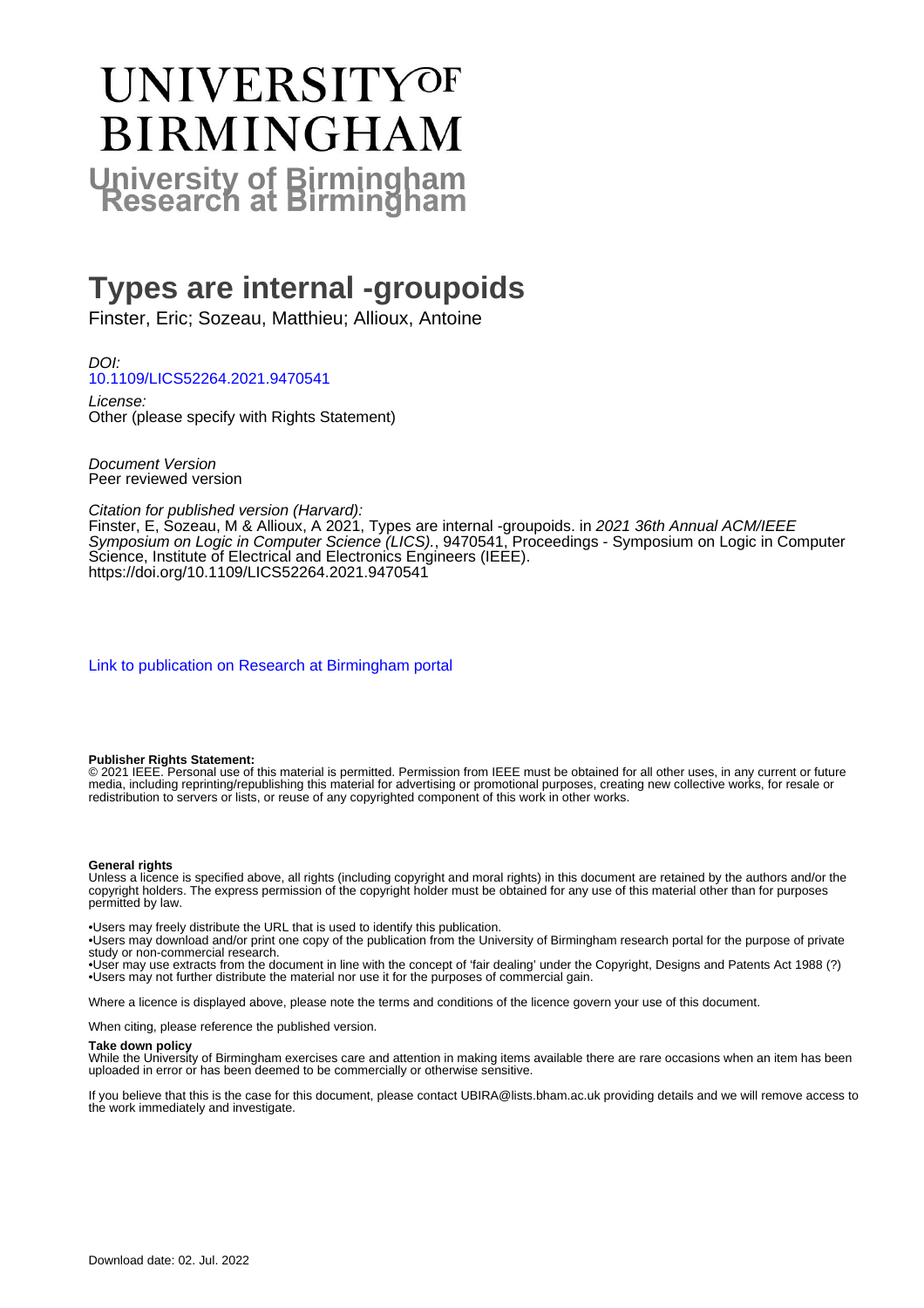# Types Are Internal  $\infty$ -Groupoids

<span id="page-1-0"></span>Eric Finster Cambridge University Department of Computer Science ericfinster@gmail.com

Antoine Allioux Inria & IRIF, Université de Paris France antoine.allioux@irif.fr

Matthieu Sozeau Inria & LS2N, Université de Nantes France matthieu.sozeau@inria.fr

*Abstract*—By extending type theory with a universe of definitionally associative and unital polynomial monads, we show how to arrive at a definition of *opetopic type* which is able to encode a number of fully coherent algebraic structures. In particular, our approach leads to a definition of  $\infty$ -groupoid internal to type theory and we prove that the type of such  $\infty$ -groupoids is equivalent to the universe of types. That is, every type admits the structure of an  $\infty$ -groupoid internally, and this structure is unique.

#### I. INTRODUCTION

Homotopy Type Theory has brought a new perspective to intensional Martin-Löf type theory: the higher identity types of a type endow it with the structure of an ∞*-groupoid*, and ideas from homotopy theory provide us with a means to predict and understand the resulting tower of identifications. While this perspective has been enormously clarifying with respect to our understanding of the notion of proof-relevant equality, leading, as it has, to a new class of models as well as new computational principles, a number of difficulties remain in order to complete the vision of type theory as a foundation for a new, structural mathematics based on homotopy-theoretic and higher categorical principles.

Foremost among these difficulties is the following: how does one describe a well behaved theory of *algebraic structures* on arbitrary types? The fundamental difficulty in setting up such a theory is that, in a proof relevant setting, nearly all of the familiar algebraic structures (monoids, groups, rings, and categories, to take a few) become *infinitary* in their presentation. Indeed, the axioms of these theories, which take the form of a finite list of mere *properties* when the underlying types are sets, constitute additional *structure* when they are no longer assumed to be so. Consequently, in order to arrive at a well-behaved theory, the axioms themselves must be subject to additional axioms, frequently referred to generically as "coherence conditions". In short, in a proof relevant setting, it no longer suffices to describe the equations of an algebraic structure at the "first level" of equality. Rather, we must specify how the structure behaves *throughout the entire tower* of identity types, and this is an infinite amount of data. How do we organize and manipulate this data?

Similar problems have arisen in the mathematics of homotopy theory and higher category theory, and many solutions and techniques are known. Bafflingly, however, all attempts to import these ideas into plain homotopy type theory have, so

far, failed. This appears to be a result of a kind of circularity: all of the known classical techniques at *some* point rely on set-level algebraic structures themselves (presheaves, operads, or something similar) as a means of presenting or encoding higher structures. Internally to type theory, however, we do not have recourse to such techniques. Indeed, without further hypotheses, we do not even expect that the most basic objects of the theory, types themselves, are presented by set-level structures. This leaves us in a strange position: absent a theory of algebraic structures, we have nothing to use to encode algebraic structures!

We suggest that a possible explanation for this phenomenon is the following: contrary to our experience with set-level mathematics, where an algebraic structure (i.e. a "structured set") can itself be defined just in terms of sets: underlying sets, functions, sets of relations and so on, when we pass to the world of homotopy theoretic mathematics, the notion of *type* and *structured type* are simply no longer independent of each other in the same way. Consequently, some primitive notion of structured type must be defined *at the same time* as the notion of type itself. The present work is a first attempt at rendering this admittedly somewhat vague idea precise.

We begin by imagining a type theory which, in addition to defining a universe  $U$  of *types*, defines at the same time a universe S of *structures*. Of course, we will need to be somewhat more precise about what exactly we mean by *structure*. Category theory suggests that one way of representing a structure is by the monad on  $U$  which it defines, so we might think of  $S$  as a universe of monads. In practice, however, it will be useful to restrict to a particularly well behaved class of monads, having reasonable closure properties, and for which we have a good understanding of their higher dimensional counterparts. We submit that a reasonable candidate for such a well-behaved collection is the class of *polynomial monads* [\[1\]](#page-13-0).

We feel that this is an appropriate class of structures for a number of reasons. A first reason is that this class of monads arises quite naturally in type theory already: indeed, a large literature exists on the interpretation of inductive and coinductive types as initial algebras and terminal coalgebras for polynomial monads, and we consider our work as deepening and extending this connection. Furthermore, this class of algebraic structures enjoys some pleasant properties which make them particularly amenable to "weakening". For example, the very general approach to weakening algebraic 978-1-6654-4895-6/21/\$31.00 ©2021 IEEE structures developed by Baez and Dolan in [\[2\]](#page-13-1) can be smoothly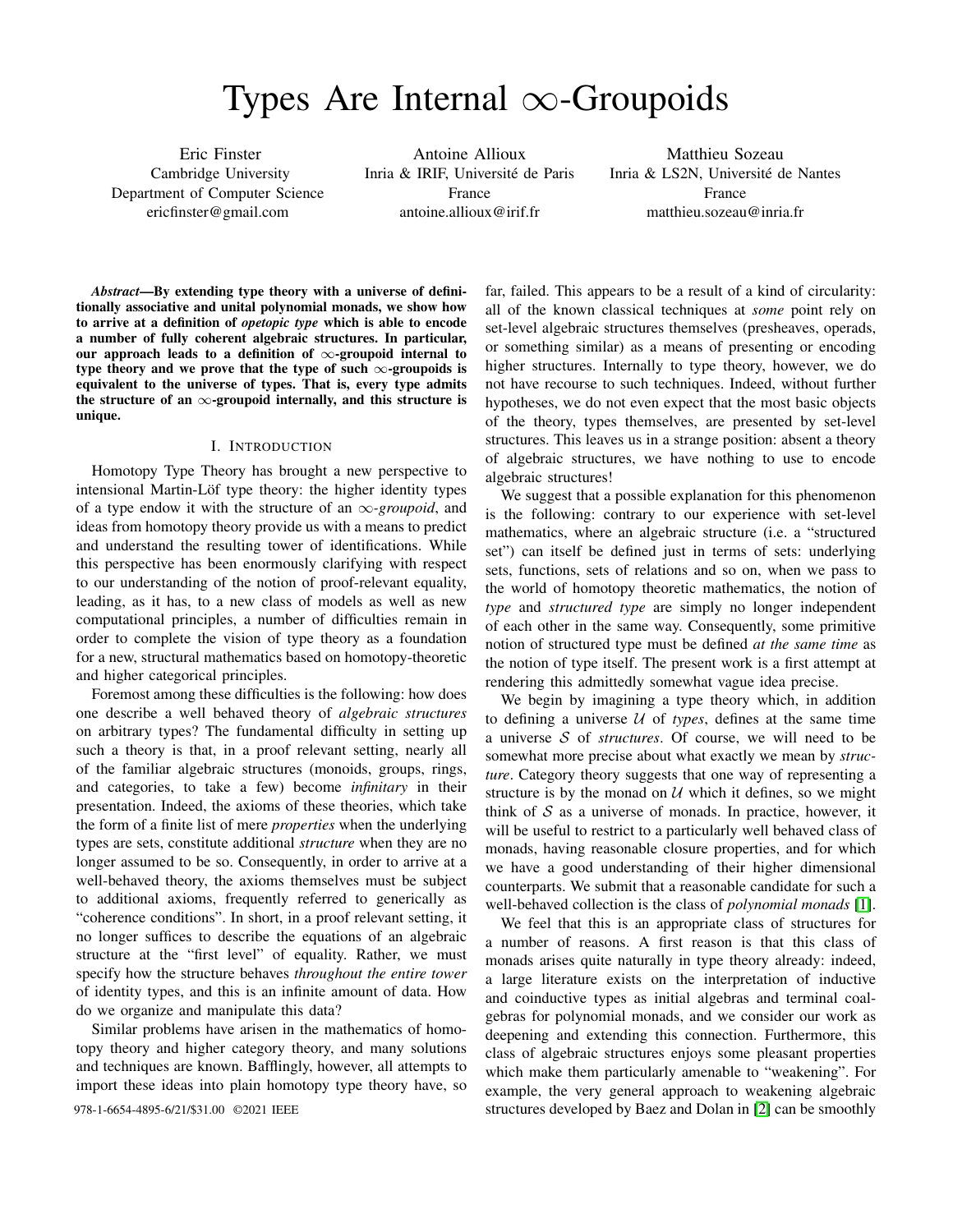adapted to the polynomial case. While the cited work employs the language of symmetric operads, connections with the theory of polynomial functors were already described in [\[3\]](#page-13-2), and moreover, recent work [\[4\]](#page-13-3) has shown that, in type theory, we should expect symmetric operads to in fact be *subsumed* by the theory of polynomial monads.

The central intuition of Baez and Dolan's approach, is that each polynomial monad M determines its *own* higher dimensional collection of shapes (the M-opetopes) generated directly from the syntactic structure of its terms. They go on to introduce the notion of an M*-opetopic type* which is, roughly, a collection of well formed decorations of these shapes, and the notion of weak  $M$ -algebra is then defined as an M-opetopic type satisfying certain closure properties. In this sense, their approach differs from, say, approaches based on simplices, cubes or spheres in that the geometry is not fixed ahead of time, but adapted to the particular structure under consideration.

With these considerations in mind, our plan in the present work is to put the idea of a type theory with primitive structures to the test. What might it look like, and what might it be able to prove? In order to answer these questions, we will build a prototype of the theory  $1$  in the proof assistant Agda, and exploit the recent addition of *rewrite rules* [\[5\]](#page-13-4) which permits us to extend definitional equality by new well-typed reductions. The use of such rewrites is necessary to ensure that our primitive structures are not subject to the same infinite regress of coherence conditions which has so far obstructed more naive attempts and defining such objects.

Concretely, we will introduce a universe  $\mathbb{M},^2$  $\mathbb{M},^2$  whose elements we think of as codes for polynomial monads and describe the structures they decode to. Because we think of the objects of the universe M as primitives of our theory, on the same level as types, we allow ourselves the freedom to prescribe their computational behavior: in particular, we will equip them with definitional associativity and unit laws using the rewrite mechanism alluded to above. We emphasize that if structures are taken as defined in parallel with types, then this kind of definitional behavior should be no more surprising than, say, the definitional associativity of function composition.

We then show how the existence of our universe M has some strong consequences. In particular, it allows us to implement the Baez and Dolan definition of opetopic type alluded to above, and subsequently to define a number of weak higher dimensional structures. Among the structures which we are able to define using this technique are  $\mathbb{A}_{\infty}$ -monoids and groups,  $(\infty, 1)$ -categories and presheaves over them (in particular, our setup leads to a definition of *simplicial type*), and as a special case,  $\infty$ -groupoids themselves.

There arises, then, the problem of justifying the correctness of our definitions. In order to do so, we will take up the example of  $\infty$ -groupoids in some detail. Indeed, since the homotopical interpretation of type theory asserts that types should "be"  $\infty$ -groupoids, it seems natural to compare these two objects. Our main result is the following:

Theorem. *There is an equivalence*

$$
\mathcal{U} \simeq \infty\text{-}\mathsf{Grp}
$$

In other words, every type admits the structure of an  $\infty$ groupoid in our sense, and that structure is unique. This theorem, therefore, can be regarded as a (constructive) internalization of the intuition provided by the various metatheoretic results to this effect [\[6\]](#page-13-5), [\[7\]](#page-13-6).

#### *A. Related Work*

The so-called *coherence problem*, which is the main motivation for the present work, has been considered by a number of authors. We briefly compare our approach with two prominent other strains of thought.

*1) Synthetic Structures:* One way to avoid some of the problems posed by the definition of higher dimensional structures is to simply enlarge the collection of basic objects to include them. Such approaches may be described as synthetic, in that they do not reduce higher structures to more primitive objects in exactly the same way that homotopy type theory itself does not define  $\infty$ -groupoids in terms of sets. This point of view is often adopted, for example, in the research into *directed type theories*, whether they be aimed at specific structures like higher categories as in [\[9\]](#page-13-7), or allow for more general directed spaces as in [\[8\]](#page-13-8).

While our theory does indeed add some new primitive structures to type theory, we collect these structures in a universe and decode them into collections of ordinary types and maps between them. Moreover, we go on to use these additional strict structures to give analytic, internal definitions of higher structures.

*2) Two-Level Type Theory:* Perhaps the closest related work to the current approach is that of Two-Level Type Theory [\[10\]](#page-13-9). There it is advocated to add a second "level" to type theory with a set-truncated equality type which one can then use to make meta-theoretic statements about the inner level, whose objects are typically taken to be the homotopically meaningful ones. The two-level approach provides, thus, a great deal of generality and flexibility at the cost of restricting the applicability of homotopical interpretation of types to the inner theory. It is likely, for example, that our theory could be developed inside a two-level system and many of the rewrites we employ proven as theorems in the outer level. By constrast, our approach is, we feel, somewhat more economical, extending the theory with a specific set of rewrite rules, and pointing towards the possibility of a useful theory of higher structures without the need to restrict homotopical principles like univalence.

<span id="page-2-0"></span><sup>1</sup>The Agda source is available here: [https://github.com/ericfinster/](https://github.com/ericfinster/opetopic-types) [opetopic-types](https://github.com/ericfinster/opetopic-types)

<span id="page-2-1"></span><sup>2</sup>We mean by this notation to distinguish the universe M of this *particular* implementation from the generic idea of a universe of structures  $S$ , the properties of which we expect to be refined by further investigation.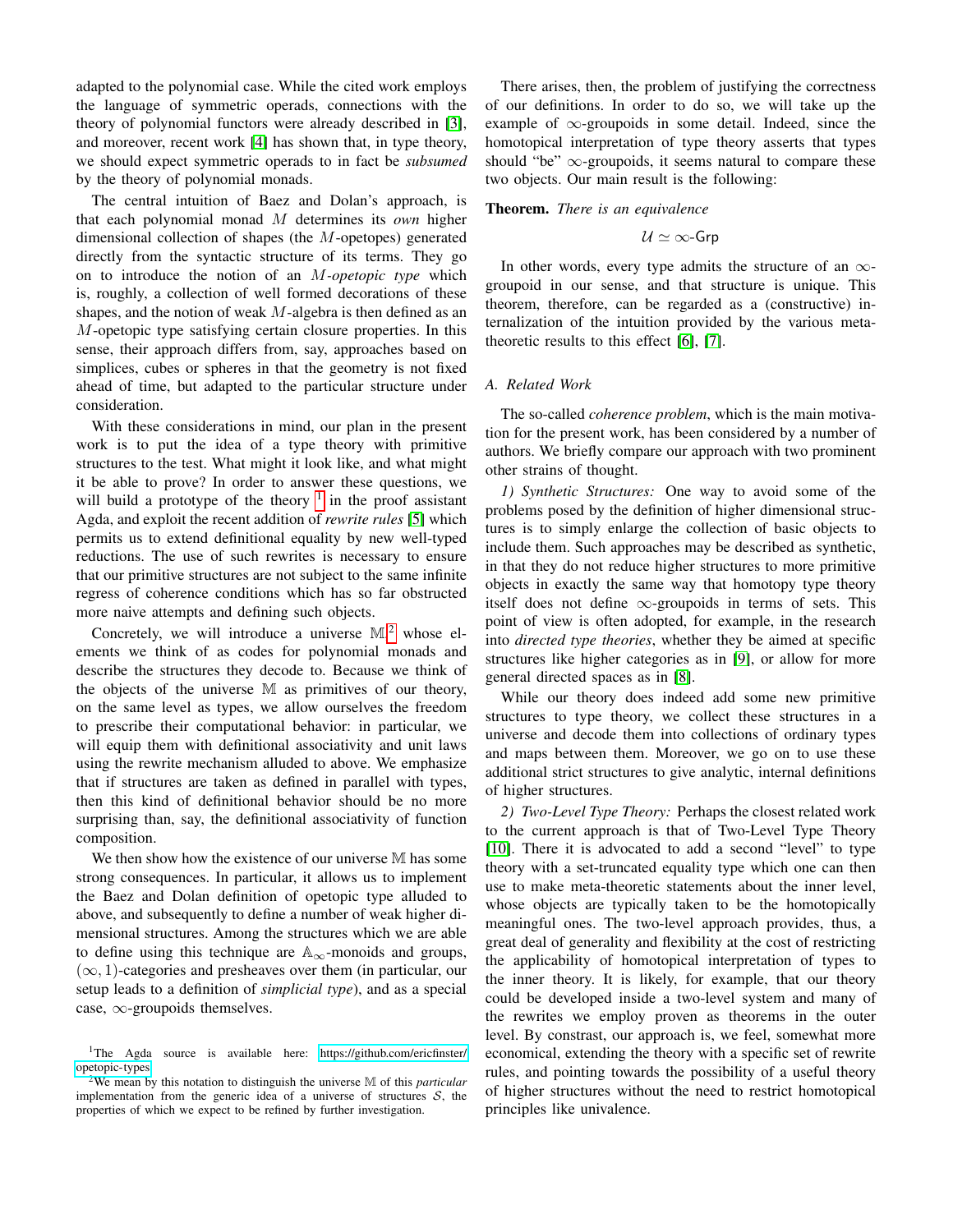# *B. Preliminaries*

The basis of our metatheory is the type theory implemented in Agda [\[11\]](#page-13-10) which is an extension of the predicative part of Martin-Löf type theory [\[12\]](#page-13-11). Among the particular types that Agda implements, we shall use inductive types, records and coinductive records.

As such, we adopt a style similar to Agda code, writing  $(x : A) \rightarrow Bx$  for the dependent product (although we occasionally also employ the  $\prod_{(x:A)} B x$  notation if it improves readability). We also make use of the implicit counterpart of the dependent products, written  $\{x : A\} \rightarrow B x$ . This allows us to hide arguments which can be inferred from the context and hence clarify our notation. Non-dependent functions are denoted  $A \rightarrow B$ , as usual. Functions enjoy the usual  $\eta$ conversion rule.

We shall make extensive use of coinductive record types, as well as copatterns for producing elements of these types. We write  $\top$  for the empty record with a constructor  $tt : \top$ . We write  $\sum_{(x:A)} B x$  for the dependent sum as a record with constructor  $\lambda$ , and projections fst and snd. Pairs which are not dependent are denoted  $A \times B$ .

We write  $\perp$  for the empty type, using absurd patterns where appropriate, and writing ⊥-elim for the unique function for ⊥ to any type.

The identity type  $\equiv$   $\equiv$   $\equiv$   $\{A : U\}$   $(x, y : A) \rightarrow U$  is an inductive type with one constructor refl :  $(x : A) \rightarrow x \equiv x$ .

We shall make use of the notion of contractible type denoted is-contr whose center of contraction will be referred to as ctr . Other notions defined in the HoTT book [\[13\]](#page-13-12) will be employed including equivalence of types denoted  $X \simeq Y$ , function extensionality denoted funext, as well as the Univalence Axiom.

We write  $U$  for the universe of small types, and  $U_1$  for the next universe when necessary.

In order to unclutter and clarify the presentation, we occasionally take liberties with the formal definitions, for example, silently inserting applications to functional extensionality when necessary, or reassociating  $\Sigma$ -types in order to avoid a proliferation of commas. Our formal development in Agda allows no such informalities to remain.

#### II. A UNIVERSE OF POLYNOMIAL MONADS

As we have explained in the introduction, type theory appears to lack the ability to speak about infinitely coherent algebraic structures, and our strategy for addressing this problem will be to distinguish a collection of such structures which we consider as defined by the theory itself. We do so using a common technique in the type theory literature: that of introducing a *universe*. We write M : U for our universe, and we think of its elements as *codes for polynomial monads*. Just as a typical type theoretic universe has some collection of base types and some collection of type constructors, so we will populate our universe with a collection of "base monads" and "monad constructors". In other words: we will have a syntax of structures which parallels the syntax for types.

Typically, a universe of types U comes equipped with a decoding function  $El : \mathbb{U} \to \mathcal{U}$ . In the case of our universe of monads M, each element  $M : \mathbb{M}$  will decode not to a single type, but to a collection of types and type families equipped with some structure. We will use rewrite rules to specify the computational behavior of this structure.

#### *A. Polynomial Structure*

To begin, we first equip each  $M : \mathbb{M}$  with an underlying *polynomial* or *indexed container* [\[14\]](#page-13-13). This is accomplished by postulating the following collection of decoding functions:

$$
\begin{aligned} \mathsf{Idx}: \mathbb{M} &\rightarrow \mathcal{U} \\ \mathsf{Cns}: (M: \mathbb{M}) &\rightarrow \mathsf{Idx}\, M \rightarrow \mathcal{U} \\ \mathsf{Pos}: (M: \mathbb{M}) \, \left\{ i : \mathsf{Idx}\, M \right\} &\rightarrow \mathsf{Cns}\, M \, i \rightarrow \mathcal{U} \\ \mathsf{Typ}: (M: \mathbb{M}) \, \left\{ i : \mathsf{Idx}\, M \right\} \, (c: \mathsf{Cns}\, M i) \\ &\rightarrow \mathsf{Pos}\, M \, c \rightarrow \mathsf{Idx}\, M \end{aligned}
$$

Polynomials of this sort appear in the computer science literature as the "data of a datatype declaration". They can equivalently be seen as a way to describe the signature of an algebraic theory: concretely, the elements of  $\text{Id} \times M$ , which we refer to as *indices* serve as the sorts of the theory, and for  $i: \text{Idx } M$ , the type Cns M i is the collection of operation symbols whose "output" sort is i. The type  $\text{Pos } M c$  then assigns to each operation a collection of "input positions" which are themselves assigned an index via the function Typ .

It follows that every monad M induces a functor  $\lceil \cdot \rceil$ :  $(\text{Id} \times M \rightarrow \mathcal{U}) \rightarrow (\text{Id} \times M \rightarrow \mathcal{U})$  called its *extension* given by

$$
[M] X i = \sum_{(c: \mathsf{Cns}\,M\,i)} (p : \mathsf{Pos}\,M\,c) \to X\,(\mathsf{Typ}\,M\,c\,p)
$$

We may think of the value of this functor at a type family  $X : \text{Idx } M \to U$  as the type of *constructors of* M with inputs *decorated by elements of* X. Indeed, we will frequently refer to a dependent function of the form

$$
(p: \text{Pos } M c) \to X \text{ (Typ } M c \text{ } p)
$$

where X is as above, as a *decoration* of c by elements of X.

#### <span id="page-3-0"></span>*B. Monadic Structure*

Next, for each monad  $M : \mathbb{M}$ , we are going to equip the underlying polynomial of  $M$  with an algebraic structure: specifically, that structure required on the underlying polynomial so that the associated extension [M] becomes a *monad*. In the case at hand, this takes the form of a pair of functions

$$
\begin{aligned} \eta: (M: \mathbb{M}) \ (i: \mathsf{Idx}\,M) &\rightarrow \mathsf{Cns}\,M\,i \\ \mu: (M: \mathbb{M}) \ \{i: \mathsf{Idx}\,M\} \ (c: \mathsf{Cns}\,M\,i) \\ &\rightarrow (\delta: (p: \mathsf{Pos}\,M\,c) \rightarrow \mathsf{Cns}\,M\,(\mathsf{Typ}\,M\,c\,p)) \\ &\rightarrow \mathsf{Cns}\,M\,i \end{aligned}
$$

which equip  $M$  with a multiplication and unit operation. We remark that the second argument  $\delta$  of the multiplication  $\mu$  is a decoration of  $c$  in the family Cns  $M$  of constructors, so that we can think of the input to this function as a "two-level" tree.

Crucial for what follows will be that the monads we consider are *cartesian* in the sense of [\[1\]](#page-13-0). Type theoretically,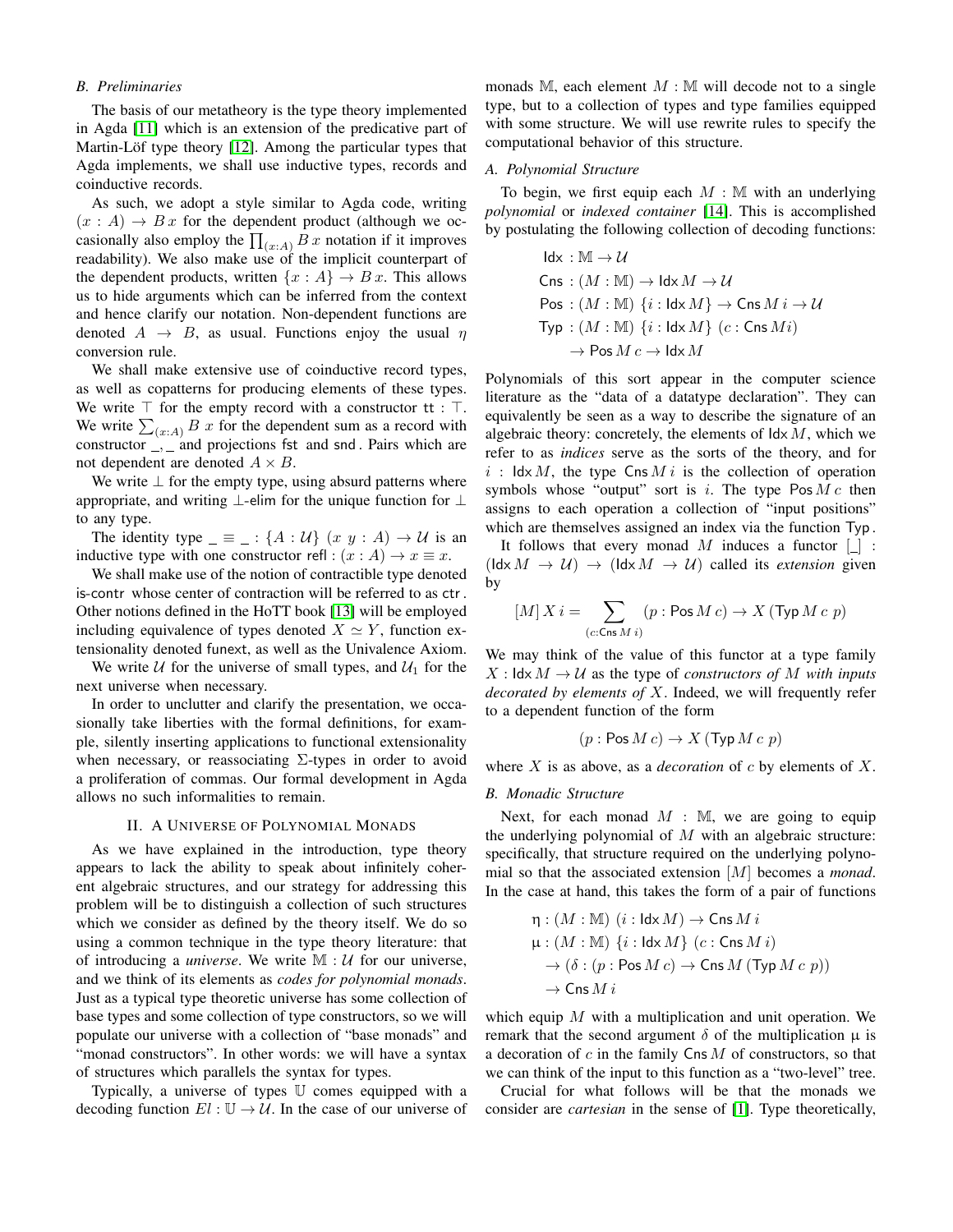the means we require each monad  $M$  to come equipped with and elimination rules equivalences

Pos M (η M i) 
$$
\simeq
$$
 T  
Pos M (μ M c δ)  $\simeq \sum_{(p:\text{Pos }M|c)} \text{Pos }M (\delta p)$ 

Since we are already modifying the definitional equality of our type theory, it may be tempting to require these equivalences definitionally by asserting that the type of positions reduces when applied to constructors of the appropriate form. However, this will not work: as we will see below, when we come to populate our universe with concrete monads and monad constructors, the equivalences we find are often in fact not definitional, even if they remain provable. As an alternative, we will equip each monad with introduction, elimination and computation rules for its positions which will in effect guarantee that we always have the required equivalence. Each monad definition will then be required to implement these rules in a manner consistent with the various required typing laws.

In the case of  $\eta$ , for example, we postulate introduction and elimination rules of the form

$$
\eta\text{-pos} : (M : \mathbb{M}) \ (i : \text{ldx } M) \to \text{Pos } M \ (\eta \ M \ i)
$$
\n
$$
\eta\text{-pos-elim} : (M : \mathbb{M}) \ (i : \text{ldx } M)
$$
\n
$$
\to (X : (p : \text{Pos } M \ (\eta \ M \ i)) \to \mathcal{U})
$$
\n
$$
\to (u : X \ (\eta\text{-pos } M \ i))
$$
\n
$$
\to (p : \text{Pos } M \ (\eta \ M \ i)) \to X \ p
$$

with typing rule

$$
\text{Typ } M \text{ } (\eta \ M \ i) \ p \rightsquigarrow i \tag{Typ- $\eta$ )}
$$

and computation rule

η-pos-elim 
$$
M
$$
  $i$   $X$   $u$  (η-pos  $M$   $i$ )  $\leadsto$   $u$ 

Notice these are exactly the rules for an inductively defined indexed unit type.<sup>[3](#page-4-0)</sup> In particular, decorations of the constructor  $η$  M i in a type family X : Pos M (η M i)  $\rightarrow$  U are completely determined by a single element  $x : X \in X$ , a fact which we record in the following definition to reduce clutter below:

$$
\operatorname{\eta-dec} M\,X\,\{i\}\,x=\operatorname{\eta-pos-elim} M\,i\,(\lambda\,\_\rightarrow Xi)\,x
$$

Next, for the multiplication  $\mu$ , our rules simply mimic the pairing and projections of the dependent sum. That is, we postulate an introduction rule

$$
\begin{aligned} \mu\text{-pos} &: (M : \mathbb{M}) \{i : \mathsf{ldx} \, M\} \{c : \mathsf{Cns} \, M \, i\} \\ &\to \{\delta : (p : \mathsf{Pos} \, M \, c) \to \mathsf{Cns} \, M \, (\mathsf{Typ} \, M \, c \, p)\} \\ &\to (p : \mathsf{Pos} \, M \, c) \to (q : \mathsf{Pos} \, M \, (\delta \, p)) \\ &\to \mathsf{Pos} \, M \, (\mu \, M \, c \, \delta) \end{aligned}
$$

<span id="page-4-0"></span><sup>3</sup>In principle, we would also like to have an  $\eta$ -rule for the unit  $\eta$ , (that is, we would prefer the negative version as we have below for  $\mu$ ) but unfortunately this is not possible with the current implementation of rewriting in Agda.

$$
\begin{aligned} \text{$\upmu$-pos-fst} &: (M : \mathbb{M}) \ \{i : \text{Idx } M\} \ \{c : \text{Cns } M \ i\} \\ & \to \{\delta : (p : \text{Pos } M \ c) \to \text{Cns } M \ (\text{Typ } M \ c \ p)\} \\ & \to \text{Pos } M \ (\mu \ M \ c \ \delta) \to \text{Pos } M \ c \\ \text{$\upmu$-pos-snd} &: (M : \mathbb{M}) \ \{i : \text{idx } M\} \ \{c : \text{Cns } M \ i\} \\ & \to \{\delta : (p : \text{Pos } M \ c) \to \text{Cns } M \ (\text{Typ } M \ c \ p)\} \\ & \to (p : \text{Pos } M \ (\mu \ M \ c \ \delta)) \\ & \to \text{Pos } M \ (\delta \ (\mu\text{-pos-fst } M \ p)) \end{aligned}
$$

with typing rule

<span id="page-4-2"></span>
$$
\begin{array}{ll}\n\text{Typ } M \ (\mu \ M \ c \ \delta) \ p \leadsto & (\text{Typ-}\mu) \\
\text{Top } M \ (\delta \ (\mu\text{-} \text{pos-} \text{fst } M \ p)) \\
 & (\mu\text{-} \text{pos-} \text{snd } M \ p)\n\end{array}
$$

and computation rules

$$
\text{ $\mu$-pos-fst $M$ ($\mu$-pos $M$ $p$ $q$)} \leadsto p$ \quad (\mu$-pos-fst)$
$$
\n
$$
\text{ $\mu$-pos-snd $M$ ($\mu$-pos $M$ $p$ $q$}) \leadsto q$ \quad (\mu$-pos-snd)$
$$
\n
$$
\text{ $\mu$-pos $M$ ($\mu$-pos-fst $M$ $p$}) ($\mu$-pos-snd $M$ $p$}) \leadsto p$ \quad (\mu$-pos- $\eta$)$
$$

With the handling of positions in place, we can now state the unitality and associativity axioms for the monads in our universe. These take the form of reductions:

<span id="page-4-3"></span>
$$
\mu M c (\lambda p \to \eta M (Type Mc p)) \rightsquigarrow c \qquad (\mu-\eta-\tau)
$$

$$
\mu M(\eta M i) \delta \rightsquigarrow \delta (\eta\text{-pos } M i) \tag{ \mu-\eta-1 }
$$

$$
\mu M(\mu M c \delta) \epsilon \rightsquigarrow \qquad (\mu \text{-} \mu)
$$

<span id="page-4-5"></span><span id="page-4-4"></span>
$$
\mu M c (\lambda p \rightarrow \mu M (\delta p) (\lambda q \rightarrow \epsilon (\mu\text{-pos }M p q)))
$$

<span id="page-4-1"></span>Additionally, we must posit laws which assert that the constructors and eliminators for positions are compatible with these equations. We omit these for brevity, but the interested reader may consult the development for details.

While we will not undertake an extensive investigation of the meta-theoretic properties of our system in this article, we wish to pause briefly to make at least of few observations to justify its well-formedness. For example, there are critical pairs in the rewrite equations for the monad laws (between the first equation and the others) so we need to ensure confluence and termination.

**Lemma 1** (Strong confluence for  $\eta$  and  $\mu$ ). *The rewrite rules are strongly confluent [\[15\]](#page-13-14), hence globally confluent.*

*Proof.* The rewrite system is strongly confluent using the rules [\(Typ-](#page-4-2) $\eta$ ) and (Typ- $\mu$ ) and the associated reduction rules for μ-pos. We show the case for  $\mu$ -η[-r](#page-4-3) and  $\mu$ -η[-l.](#page-4-4) We omit M which is fixed here.

$$
\mu (\eta i) (\lambda p \to \eta (Type (\eta i) p)) \rightsquigarrow_{\mu \to \eta \cdot \eta} i
$$
  
\n
$$
\mu (\eta i) (\lambda p \to \eta (Type (\eta i) p)) \rightsquigarrow_{\mu \to \eta \cdot 1}
$$
  
\n
$$
(\lambda p \to \eta (Type (\eta i) p)) (\eta\text{-}pos i) \rightsquigarrow_{\beta}
$$
  
\n
$$
\eta (Type (\eta i) (\eta\text{-}pos i)) \rightsquigarrow_{Type \eta} \eta i
$$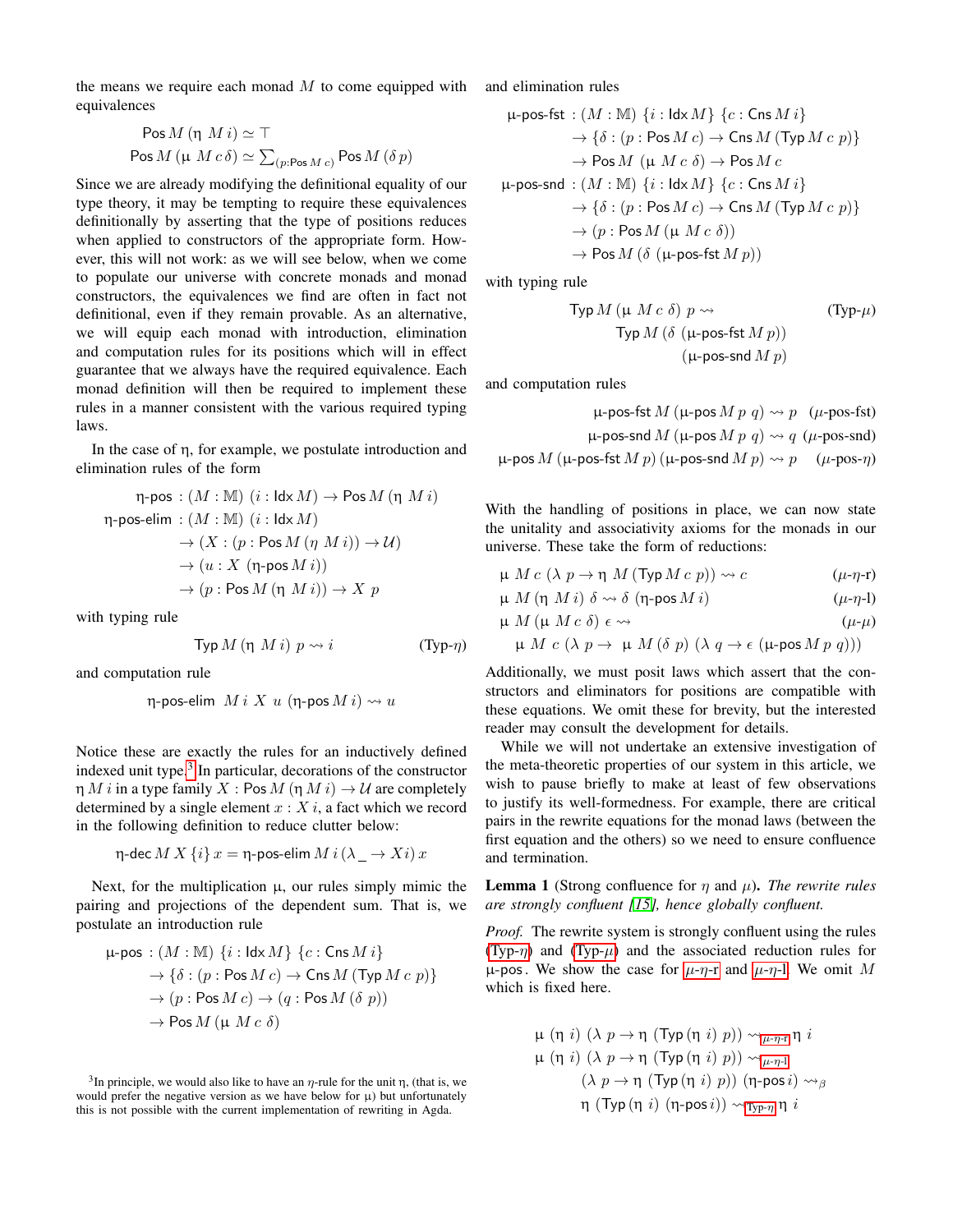The resolution of the  $\mu$ -η[-r/](#page-4-3) $\mu$ - $\mu$  pair can be found in the appendix of the extended version of this article [\[19,](#page-13-15) Lemma [3\]](#page-1-0).  $\Box$ 

Proposition 1 (Termination of rewriting). *All of the above rules form a terminating rewrite system.*

*Proof.* The  $\mu$ -pos,  $\eta$ -pos and [\(Typ-](#page-4-1) $\eta$ ) rewrite rules are obvi-ously terminating. For [\(Typ-](#page-4-2) $\mu$ ), ( $\mu$ - $\eta$ [-r\)](#page-4-3), ( $\mu$ - $\eta$ [-l\)](#page-4-4) and ( $\mu$ - $\mu$ ), we need to use a dependency-pairs path ordering as introduced by [\[16\]](#page-13-16) to verify termination. In particular for associativity, a lexicographic lifting of the subterm relation is not enough to verify  $(\mu-\mu)$ 's termination as we are going under binders and applying the  $\delta$  and  $\epsilon$  functions to subterms. This is a variant of the ordinal type eliminator proven to terminate in [\[16,](#page-13-16) Example 14, p11], which requires to ensure that the constructor types of our monads are inductively generated. All the monads considered in this article satisfy this.  $\Box$ 

The instances of the  $\mu$  and  $\eta$  operations for specific monads will themselves be defined by structural recursion on inductive datatypes and can be shown to respect the associativity and unitality laws prositionally. Results such as can be found in [\[5,](#page-13-4) Lemma 6.8], therefore, guarantee the consistency of the system. Furthermore, we conjecture that the rewrite system is strongly normalizing in conjunction with the definitional equality of Agda.

#### *C. Populating the Universe*

In the previous section, we described the generic structure associated to every monad  $M : \mathbb{M}$ . We now proceed to implement this structure in concrete cases, describing in each case the most salient features and omitting unnecessary details where we feel it will improve the presentation. Complete definitions can be found in the Agda formalization.

In the material which follows, we allow ourselves the freedom to use standard techniques such as inductive definitions and pattern matching during the definition of each monad. In practice, this agrees with the implementation: there, we first define all the necessary structure using ordinary Agda definitions and subsequently install rewrites which connect the decoding functions to their desired implementations. So for example, in order to define the indices of the identity monad (see below), we first make an ordinary Agda definition

$$
I dI dx : U
$$

$$
I dI dx = T
$$

and then postulate the rewrite

$$
\mathsf{Idx}\,\mathsf{Id}\leadsto\mathsf{I}\mathsf{d}\mathsf{Id}\mathsf{x}
$$

In the presentation which follows, we omit this auxiliary step and just write "=" when defining the structure associated to each monad.

*1) The identity monad:* We begin by adding a constant Id : M to the universe to represent the *identity monad* (so named since its extension induces the identity monad on  $U$  up to equivalence). The polynomial part of Id decodes as follows:

| ldx ld       | $=$ 1  |
|--------------|--------|
| Cns Id tt    | $=$ T  |
| Pos Id tt    | $=$ T  |
| Typ ld tt tt | $=$ tt |

Given the triviality of the associated polynomial, it is perhaps not surprising that its unit and multiplication are equally trivial. Indeed, they are given by:

$$
\begin{aligned}\n\eta \text{ Id } i &= \text{tt} \\
\mu \text{ Id }_{-} \delta &= \delta \text{ tt}\n\end{aligned}
$$

We omit the remaining structure, which has a similar flavor.

*2) The pullback monad:* Our first monad constructor starts from a monad  $M : \mathbb{M}$  and a family  $X : \mathsf{Idx} \times M \to \mathcal{U}$  and refines the indices of  $M$  by additionally decorating the inputs and output of each constructor by elements of  $X$ . We refer to the resulting monad as the *pullback of* M *along* X (cf. [\[2,](#page-13-1) Section 2.4]). We implement this construction by first postulating a function

$$
\mathsf{Pb} : (M : \mathbb{M}) (X : \mathsf{Idx}\, M \to \mathcal{U}) \to \mathbb{M}
$$

which adds the necessary code to our universe. We next define the polynomial part of  $Pb$  *M X* as follows:

| $Idx (Pb M X)$            | $= \sum_{(i:Idx M)} X i$                                   |
|---------------------------|------------------------------------------------------------|
| $Cns (Pb M X) (i, x)$     | $= \sum_{(c: Cns M i)} \prod_{(p:Pos M c)} X (Type M c p)$ |
| $Pos (Pb M X) (c, \nu)$   | $= Pos M c$                                                |
| $Typ (Pb M X) (c, \nu) p$ | $= (Type M c p, \nu p)$                                    |

The unit for the pullback monad simply calls the unit of the underlying monad and decorates its input with the same value as its output:

$$
\eta\,\left(\mathsf{Pb}\,M\,X\right)\,(i\,,x)=(\eta\,\,M\,i\,,\,\eta\text{-dec}\,M\,X\,x)
$$

As for the multiplication of the pullback monad, it again simply calls the multiplication of the underlying monad, this time decorating the result using the decorations of the secondlevel constructors, and forgetting the intermediate decoration. That is, we have

$$
\mu \left( \mathsf{Pb} \, M \, X \right) (c, \nu) \, \delta = (\mu \, M \, c \, \delta', \nu')
$$

where

$$
\begin{aligned} \delta'~&p = \mathrm{fst}~(\delta\,p)\\ \nu'~&p = \mathrm{snd}~(\delta\,(\mu\text{-}pos\text{-}fst~p))\,(\delta\,(\mu\text{-}pos\text{-}snd~p)) \end{aligned}
$$

The remaining structure is easily worked out from these definitions, and we omit the details.

*3) The Slice Monad:* The Baez-Dolan slice construction is at the heart of the opetopic approach: it is this construction which allows us to "raise the dimension" of the coherences in our algebraic structures. In our setting, it will take the form of a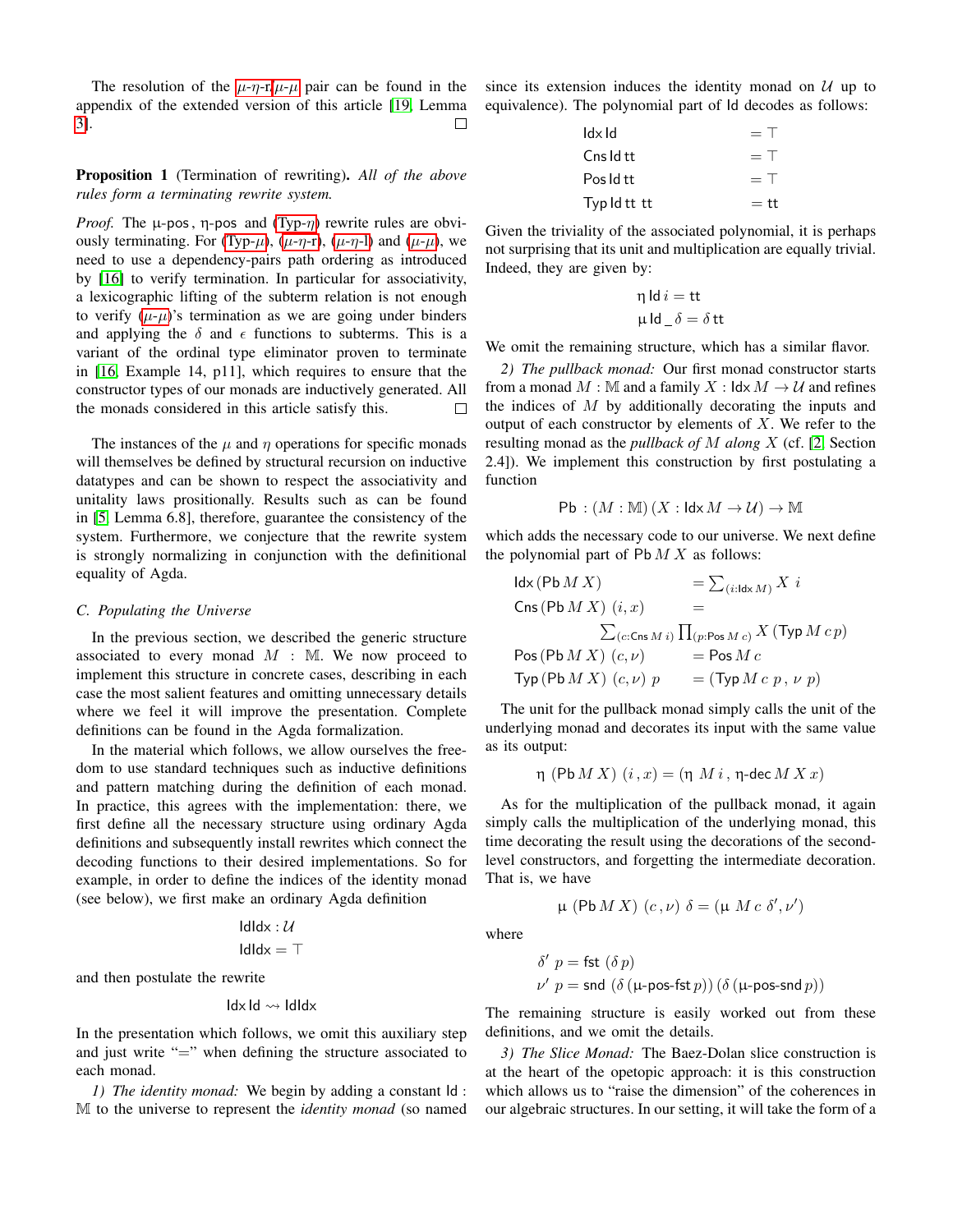monad constructor Slice :  $M \rightarrow M$ . The basic intuition is that, for a monad  $M : \mathbb{M}$ , the monad Slice M may be described as the *monad of relations in* M. In order to realize this intuition, we have to find a way to encode the relations of  $M$  as some kind of data, just as the identity type encodes the relations in an ordinary type as data. This data will then serve as the constructors for the slice monad.

To begin, for a monad  $M : \mathbb{M}$ , let us define

$$
\mathsf{Idx}\,(\mathsf{Slice}\,M) = \sum_{(i:\mathsf{Idx}\,M)}\mathsf{Cns}\,M\,i
$$

That is, the indices of the monad  $Slice M$  are exactly the constructors of the monad  $M$ . Next, we are going to capture the notion of *relation in* M with the help of a certain inductive family, defined as follows:

data Tree : 
$$
\text{ldx}(\text{Slice } M) \to \mathcal{U}
$$
 where  
\nIf :  $(i : \text{ldx } M) \to \text{Tree } (i, \eta \ M i)$   
\nnd :  $\{i : \text{ldx } M\} (c : \text{Cns } M i)$   
\n $\to (\delta : (p : \text{Pos } M c) \to \text{Cns } M (\text{Typ } M c p))$   
\n $\to (\epsilon : (p : \text{Pos } M c) \to \text{Tree } (\text{Typ } M c p, \delta p))$   
\n $\to \text{Tree } (i, \mu \ M c \ \delta)$ 

And we define  $\textsf{Cns}(\textsf{Slice }M) = \textsf{Tree}.$ 

The reader familiar with the theory of inductive types may recognize this as a modified form of the *indexed* W*-type* associated to a polynomial or indexed container. Here, as in that case, the elements of this type are *trees* generated by the constructors of the polynomial in question (the underlying polynomial of  $M$ , in the case at hand). The difference in the present setup is that our polynomial is equipped with a multiplication and unit, and we reflect this fact by indexing our trees not just over the indices (as is typically the case) but also over the constructors, applying the multiplication and unit as appropriate. The result is that we may view an element  $\sigma$  : Cns (Slice M)  $(i, c)$  as "a tree generated by the constructors of M whose image under iterated multiplication is c". It is in this sense that this definition captures the *relations* in the original monad M.

We now turn to the rest of the structure required to complete the definition of Slice  $M$ . Intuitively speaking, the positions of a tree  $\sigma$  will be its *internal nodes*. This can be accomplished by defining the positions by recursion on the constructors as follows:

Pos (Slice *M*) (If *i*) = 
$$
\perp
$$
  
\nPos (Slice *M*) (nd  $c \delta \epsilon$ ) =  
\n $\top \sqcup \sum_{(p:Pos M \ c)}$  Pos (Slice *M*) ( $\epsilon p$ )

In other words, if our tree is a leaf, it has no positions, and if it is a node, its positions consist of either the unit type (to record the current node) or else the choice of a position of the base constructor and, recursively, a node of the tree attached to that position.

Finally, the typing function  $\text{Typ}(\text{Slice }M)$   $\sigma p$  just projects out the constructor of M occurring at the node of  $\sigma$  specified by position  $p$ :

$$
\begin{aligned}\n\text{Typ (Slice } M) \, (\text{If } i) \, () \\
\text{Typ (Slice } M) \, (\text{nd } \{i\} \, c \, \delta \, \epsilon) \, (\text{inl tt}) &= (i \, c) \\
\text{Typ (Slice } M) \, (\text{nd } \{i\} \, c \, \delta \, \epsilon) \, (\text{inl } (p \, , q)) &= \\
\text{Typ (Slice } M) \, (\epsilon \, p) \, q\n\end{aligned}
$$

It remains to describe the unit and multiplication of the slice monad. In accordance with the general laws for monads, the unit constructor needs to have a unique position, and since the positions of a given tree are given by occurrences of constructors, this implies that the unit at a given constructor  $c$ should be the *corolla*, that is, a tree with one node consisting of c itself. Therefore we set:

$$
\eta \left( \text{Slice } M \right) (i, c) =
$$
  
\n
$$
\text{nd } c \left( \lambda p \to \eta M \left( \text{Typ } M \, c \, p \right) \right)
$$
  
\n
$$
\left( \lambda p \to \text{If } \left( \text{Typ } M \, c \, p \right) \right)
$$

Note that this definition would not be type correct without the assumption that  $M$  is definitionally right unital. A similar remark applies to the rest of the definitions of the slice monad in this section. Indeed, it is exactly the problem of completing the definition of the slice monad without any assumptions of truncation which motives the introduction of our monadic universe in the first place.

Let us now sketch the definition of the multiplication in the slice monad. As hypotheses, we are given a tree  $\sigma$ : Cns (Slice  $M(i, c)$  for some  $i : \text{Idx } M$  and  $c : \text{Cns } M i$ , as well as a decoration

$$
\phi : (p : \text{Pos}(\text{Slice }M) \sigma) \to \text{Cns}(\text{Slice }M) (\text{Type}(\text{Slice }M) \sigma p)
$$

In view of the preceding discussion, this means that  $\phi$  assigns to every position of  $\sigma$  a tree which multiplies to the constructor which inhabits that position. The multiplication of  $S$ lice M may intuitively be described as "substituting" each of these trees into the node it decorates.

The definition of  $\mu$ (Slice *M*) will require an auxillary function  $\gamma$  with the following type:

$$
\gamma : (M : \mathbb{M}) \{i : \mathsf{Idx}\,M\} (c : \mathsf{Cns}\,M\,i)
$$
\n
$$
\rightarrow (\sigma : \mathsf{Cns}\,(\mathsf{Slice}\,M)\, (i, c))
$$
\n
$$
\rightarrow (\phi : (p : \mathsf{Pos}\,M\,c) \rightarrow \mathsf{Cns}\,M\,(\mathsf{Typ}\,M\,c\,p))
$$
\n
$$
\rightarrow (\psi : (p : \mathsf{Pos}\,M\,c) \rightarrow \mathsf{Cns}\,(\mathsf{Slice}\,M)\,(\mathsf{Typ}\,M\,c\,p\,,\phi\,p))
$$
\n
$$
\rightarrow \mathsf{Cns}\,(\mathsf{Slice}\,M)(i\,, \mu\,M\,c\,\phi)
$$

The intuition of this function is that  $\gamma$  *grafts* the tree specified by  $\psi$  onto the appropriate leaf of the tree  $\sigma$  (indeed,  $\gamma$  may be seen as an incarnation of multiplication in the *free* monad generated by the underlying polynomial of  $M$ ). This function simply operates by induction and may be defined as follows:

$$
\gamma M (\text{If } i) \delta \epsilon = \epsilon (\eta\text{-pos } M i)
$$
  
 
$$
\gamma M (\text{nd } c \delta \epsilon) \phi \psi = \text{nd } c \delta' \epsilon'
$$

where we define

$$
\phi' p q = \phi(\mu\text{-pos }M c \,\delta\, p \,q)
$$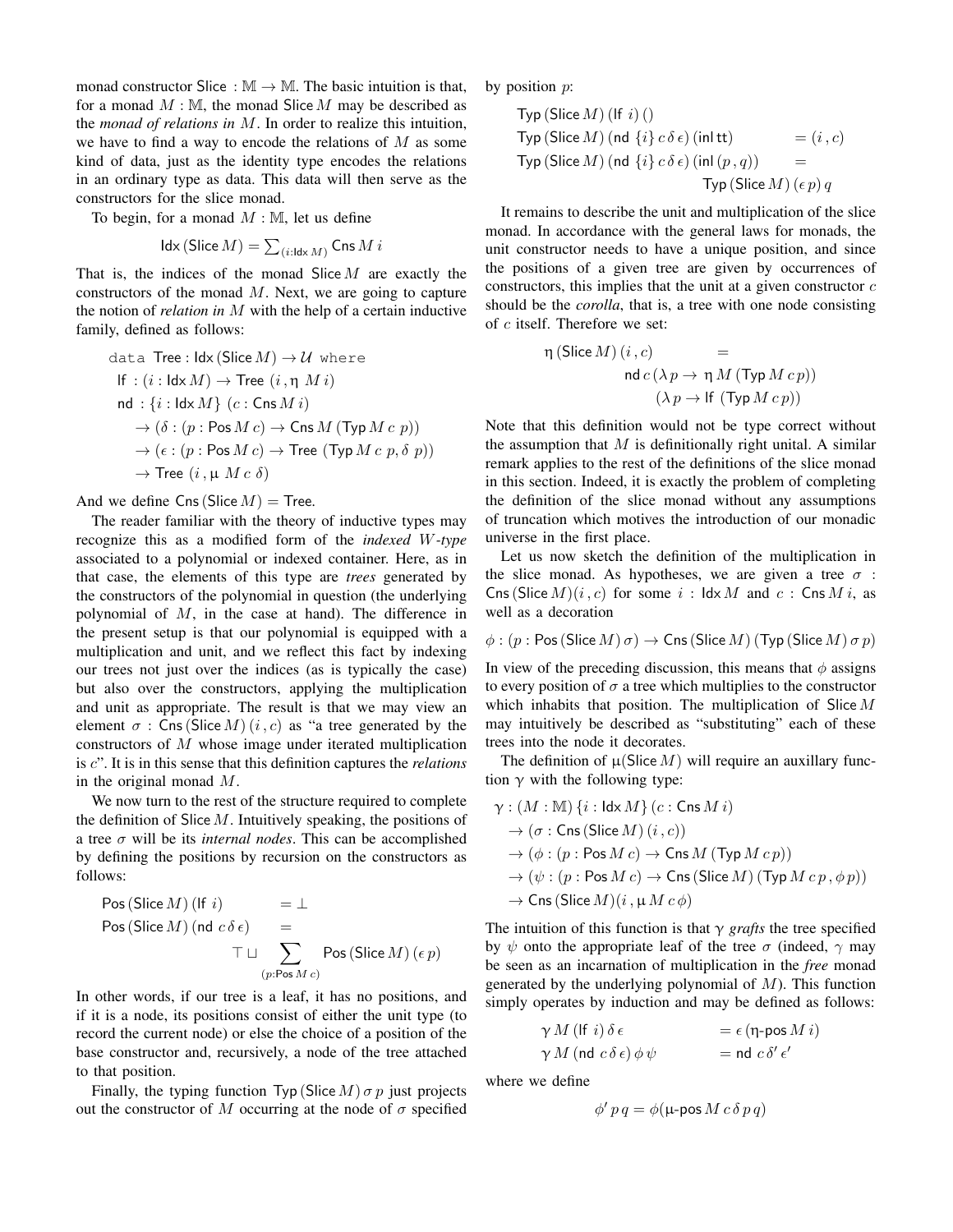$$
\psi' p q = \psi(\mu - \cos M c \delta p q)
$$

$$
\delta' p = \mu M (\delta p) (\phi' p)
$$

$$
\epsilon' p = \gamma M (\epsilon p) (\psi' p)
$$

With this function in hand, we may complete the definition of the multiplication in the slice monad as

$$
\mu \text{(Slice } M) \text{ (If } i) \phi = \text{If } i
$$
\n
$$
\mu \text{(Slice } M) \text{ (nd } c \delta \epsilon) \phi = \gamma \, M \, w \, \delta \psi
$$

where we put

$$
w = \phi \text{ (inl tt)}
$$
  
\n
$$
\phi' p q = \phi \text{ (inr } (p, q))
$$
  
\n
$$
\psi p = \mu \text{ (Slice } M) \text{ ( } \epsilon p \text{) } (\phi' p)
$$

This definition then says that substitution is trivial on leaves, and when we are looking at a node, we first retrieve the tree living at this position (called  $w$  above), and then graft to it the result of recursively substituting in the remaining branches.

We refer the reader to the formalization for details on the remaining constructions handling positions in the slice monad.

## *D. Dependent monads*

Since the notion of dependent type is one of the primitive aspects of Martin-Löf type theory, it is perhaps not surprising that we quickly find ourselves in need of a dependent version of our polynomial monads. We note there is a potential point of confusion here: while a dependent type can be thought of as a family of types dependent on a base type, a dependent monad in our sense is *not* a family of monads. Rather, it is a monad structure on dependent families of indices and constructors indexed over the indices and constructors of the base monad M. Put another way, under the equivalence between dependent types with *domain* A and functions with *codomain* A, our dependent monads over a base monad M correspond to monads  $M'$  equipped with a *cartesian homomorphism* to  $M$ .<sup>[4](#page-7-0)</sup> The advantage of working in a dependent style, however, is that we do not need to axiomatize the notion of homomorphism using propositional equalities as it is encoded directly in the typing of the multiplication operator.

To begin, let us postulate, for each monad  $M : \mathbb{M}$ , a universe M↓ M : U of *monads over* M.

$$
\mathbb{M}\!\!\downarrow:\mathbb{M}\to\mathcal{U}
$$

That is, for  $M : \mathbb{M}$ , the inhabitants of  $\mathbb{M} \downarrow M$  are codes for monads equipped with a cartesian morphism to  $M$ . For this reason, when we are given a monad  $M$  and a dependent monad  $M \downarrow$ : M $\downarrow$  *M*, we often speak of the pair  $(M, M \downarrow)$  as a *monad extension*.

The decoding functions for dependent monads follow the same setup as the non-dependent case, simply repeating each of the definitions fiberwise. And since the dependent case resembles so closely the non-dependent one, we have attempted to systematically name dependent versions of the the monadic structure introduced above by appending a "↓" to the previously given name. For example, Idx↓ for the dependent version of the family Idx of indices.

As a first step, a dependent monad will be equipped with a polynomial lying over the base polynomial. This corresponds to the following three dependent families:

$$
\begin{aligned}\n\text{Idx}\downarrow : \{M : \mathbb{M}\} &\rightarrow \mathbb{M}\downarrow M \rightarrow \text{Idx } M \rightarrow \mathcal{U} \\
\text{Cns}\downarrow : \{M : \mathbb{M}\} \ (M\downarrow : \mathbb{M}\downarrow M) \ \{i : \text{Idx } M\} \\
&\rightarrow \text{Idx}\downarrow M\downarrow i \rightarrow \text{Cns } M \ i \rightarrow \mathcal{U} \\
\text{Typ}\downarrow : \{M : \mathbb{M}\} \ (M\downarrow : \mathbb{M}\downarrow M) \\
&\rightarrow \{i : \text{Idx } M\} \ \{i\downarrow : \text{Idx}\downarrow M\downarrow i\} \\
&\rightarrow \{c : \text{Cns } M \ i\} \ (c\downarrow : \text{Cns}\downarrow M\downarrow i\downarrow c) \\
&\rightarrow \text{Pos } M \ c \rightarrow \text{Idx}\downarrow M\downarrow (\text{Typ } M \ c \ p)\n\end{aligned}
$$

The reader will notice, however, that there is no analog of dependent positions. This is because we are modelling *cartesian* morphisms of monads, and therefore positions of a dependent constructor  $c \downarrow : \mathsf{Cns} \downarrow M \downarrow i \downarrow c$  should be the same as those of the underlying constructor  $c$ . By working fiberwise, we can reflect this requirement directly in the type signature.

The monadic structure of a dependent monad simply operates fiberwise, following the multiplication in the base monad:

$$
\begin{aligned}\n\eta \downarrow &\,: \{M : \mathbb{M}\} \ (M \downarrow : \mathbb{M} \downarrow \ M) \\
&\to \{i : \text{idx } M\} \to \text{idx} \ M \downarrow \ i \\
&\to \text{Cns} \downarrow \ M \downarrow \ i (\eta \ M \, i) \\
\mu \downarrow &\,: \{M : \mathbb{M}\} \ (M \downarrow : \mathbb{M} \downarrow \ M) \\
&\to \{i : \text{idx } M\} \ \{c : \text{Cns } M \ i\} \\
&\to \{\delta : (p : \text{Pos } M \ c) \to \text{Cns } M \ (\text{Typ } M \ c \ p)\} \\
&\to (i \downarrow : \text{idx} \downarrow \ M \downarrow \ i) \ (c \downarrow : \text{Cns} \downarrow \ M \downarrow \ i \downarrow c) \\
&\to (\delta \downarrow : (p : \text{Pos } M \ c) \to \\
&\text{Cns} \downarrow \ M \downarrow \ (\text{Typ} \downarrow \ M \downarrow \ c \downarrow \ p) \ (\delta \ p)) \\
&\to \text{Cns} \downarrow \ M \downarrow \ i \downarrow (\mu \ M \ c \ \delta)\n\end{aligned}
$$

The fact that we require the multiplication of a family of dependent constructors to live over the multiplication of the base constructors (and similarly for the unit) is what guarantees the homomorphism property alluded to above.

Our dependent monads must also be equipped with equational laws making them compatible with the corresponding laws of the monads they live over. For example, the typing functions for  $\eta$  and  $\mu$  respect the indices of parameters, just as in the base case:

$$
\begin{aligned}\n\text{TypL} \ M \downarrow \ (\eta \downarrow M \downarrow i \downarrow) \ p &\rightsquigarrow i \downarrow \\
\text{TypL} \ M \downarrow \ (\mu \downarrow M \downarrow c \downarrow \delta \downarrow) \ p &\rightsquigarrow \\
\text{TypL} \ M \ (\delta \downarrow (\mu\text{-pos-fst} \downarrow M \downarrow p)) \\
 &\quad (\mu\text{-pos-snd} \downarrow M \downarrow p)\n\end{aligned}
$$

<span id="page-7-0"></span><sup>&</sup>lt;sup>4</sup>In fact, it is entirely possible to add a monadic form of dependent sum to the list of monad constructors of the universe M so that this statement becomes literally true. As we will not have need of this construction in the present article, however, we omit the details.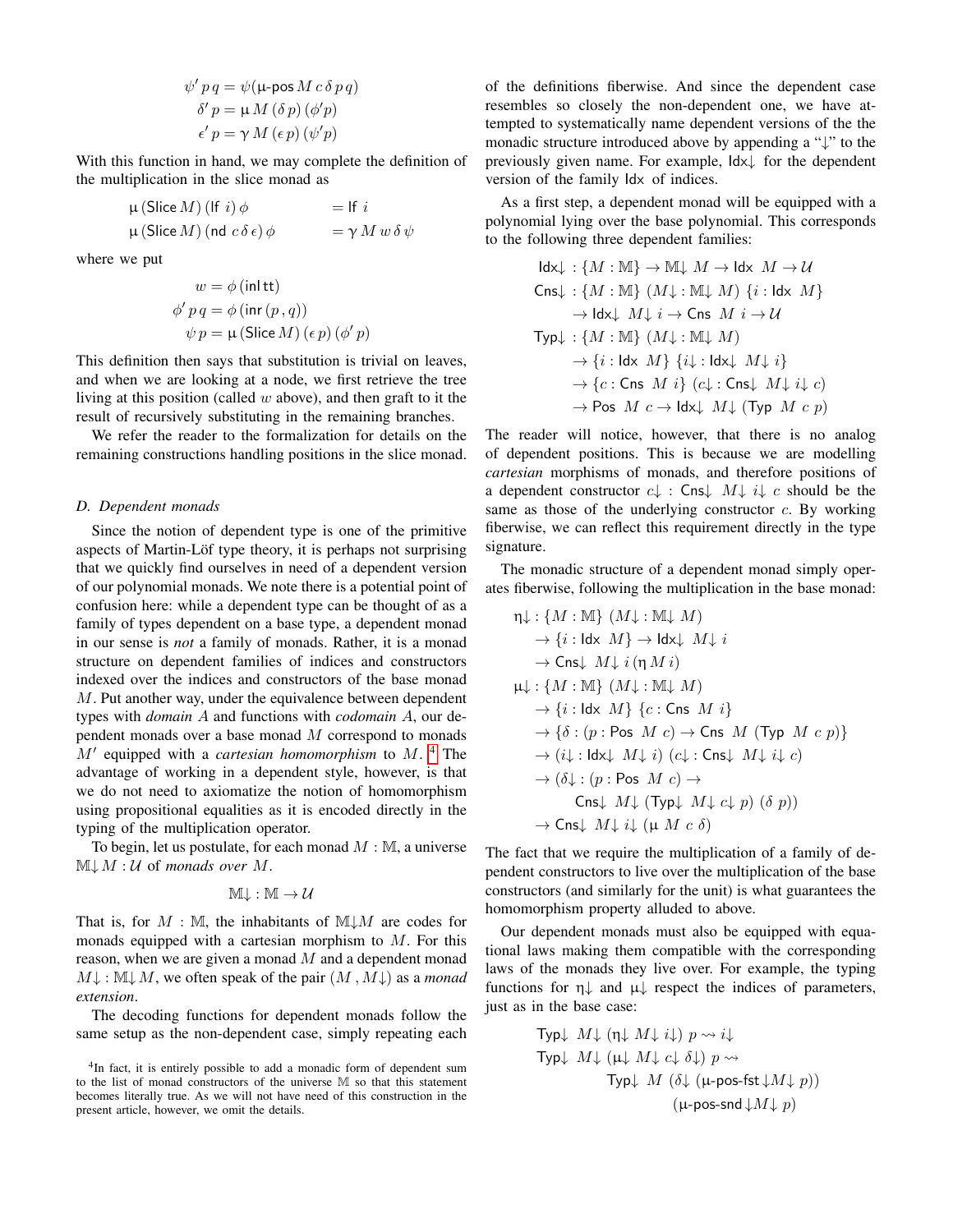There are similar laws asserting the definitional associativity and unitality of the multiplication, but as these all follow exactly the same pattern, we omit the details here and refer the curious reader to the implementation.

We remark that, because their positions are the same, decorations of the dependent constructor  $\eta\downarrow$  are essentially constant just as in the case of  $\eta$ , and there is therefore an analogous function η-dec↓ generating such decorations from a single piece of data with a similar definition. This function occurs occasionally in the code below.

# *E. Populating the dependent universe*

We now quickly describe dependent counterparts of the base monads and monad constructors of the previous section. As most of the definitions are routine and easily deduced from the absolute case, the presentation here is brief.

*1) The identity monad:* The dependent identity monad is parametrized by a type  $A : U$  and indexed over the identity monad Id. That is, we have a dependent monad constructor of the form

$$
\mathsf{Id}\!\!\downarrow:\mathcal{U}\to\mathbb{M}\!\!\downarrow\mathsf{Id}
$$

Its polynomial part is defined by

| $\mathsf{Idx} \downarrow (\mathsf{Id} \downarrow A)$ tt         | $= A$ |
|-----------------------------------------------------------------|-------|
| $\mathsf{Cns}\downarrow (\mathsf{Id}\downarrow A)\,x$ tt        | $=$ T |
| $Pos\downarrow$ (ld $\downarrow$ A) tt tt                       | $=$ T |
| Typ $\downarrow$ (ld $\downarrow$ A) $\{i\downarrow$ = x} tt tt | $= x$ |

As in the base case, the multiplication and unit all take values in the unit type, making the structure essentially trivial.

*2) The dependent pullback monad:* Just as we can refine the indices of a base monad, so the dependent pullback monad allows us to refine the indices of a dependent monad. Its constructor takes the form

$$
\mathsf{Pb}\!\!\downarrow : \{M : \mathbb{M}\} (M\!\!\downarrow : \mathbb{M}\!\!\downarrow M) \{X : \mathsf{ldx} \ M \to \mathcal{U}\}\
$$

$$
\to (X\!\!\downarrow : \{i : \mathsf{ldx} \ M\} \to \mathsf{ldx}\!\!\downarrow M\!\!\downarrow i \to X \ i \to \mathcal{U})
$$

$$
\to \mathbb{M}\!\!\downarrow (\mathsf{Pb} \ M \ X)
$$

Note that the family  $X\downarrow$  may also depend on elements of the refining family  $X$  for the base monad. The underlying polynomial of the dependent pullback is then defined as follows:

$$
\begin{aligned}\n\text{Idx} \downarrow \ (\text{Pb} \downarrow M \downarrow X \downarrow) \ (i, x) &= \sum_{(i \downarrow : \text{idx} \downarrow M \downarrow i)} X \downarrow i \downarrow x \\
\text{Cns} \downarrow \ (\text{Pb} \downarrow M \downarrow X \downarrow) \ (i \downarrow, x \downarrow) \ (c, \nu) &= \\
&\sum_{(c \downarrow : \text{Cns} \downarrow M \downarrow i \downarrow c)} \prod_{(p: \text{Pos } M c)} X \downarrow (\text{Typ} \downarrow M \downarrow c \downarrow p) \ (\nu \, p)\n\end{aligned}
$$

$$
\text{Typ}\downarrow (\text{Pb}\downarrow M\downarrow X\downarrow) (c\downarrow,\nu\downarrow) p = \text{Typ}\downarrow M c\downarrow p, \nu\downarrow p
$$

with multiplicative structure following fiberwise the rules for the base pullback  $Pb$  *M X*.

*3) The dependent slice monad:* Finally, the dependent slice monad extends the Baez-Dolan slice construction to the dependent case. Its monad constructor is typed as follows:

$$
\mathsf{Slice}\downarrow: \{M : \mathbb{M}\}\,(M\downarrow: \mathbb{M}\downarrow M) \to \mathbb{M}\downarrow \, (\mathsf{Slice}\,M)
$$

As for the absolute case, the indices are given by the dependent constructors. That is, we set

$$
\mathsf{Idx} \downarrow (\mathsf{Slice} \downarrow M \downarrow) \ (i, c) = \sum_{i \downarrow : \mathsf{idx} \downarrow M \downarrow i} \mathsf{Cns} \downarrow M \downarrow i \downarrow c
$$

Similarly, the type of constructors  $\text{Cns}\downarrow$  (Slice $\downarrow$  M $\downarrow$ ) are trees lying over a tree in the base. This corresponds to the following (rather verbose) inductive type:

data Tree↓ : {i : Idx (Slice M)} → (i↓ : Idx↓ (Slice↓ M↓) → Tree i → U where lf↓ : {i : Idx M} (i↓ : Idx↓ M↓ i) → Cns↓ (Slice↓ M↓) (i↓, η↓M↓ i↓) (lf i) nd↓ : {i : Idx M} {c : Cns M i} → {δ : (p : Pos M c) → Cns M (Typ M c p)} → { : (p : Pos M c) → Cns(Slice M) (Typ M c p, δ p)} → {i↓ : Idx↓ M↓ i} → (c↓ : Cns↓ M↓ i↓ c) → (δ↓ : (p : Pos M c) → Cns↓ M↓ (Typ↓ M↓ c↓ p)) → (↓ : (p : Pos M c) → Cns↓ (Slice↓ M↓) (Typ↓ M↓ c↓ p, δ↓ p)) → Cns↓ (Slice↓ M↓) (i↓ , µ↓M↓ c↓ δ↓) (nd c δ )

The rest of the description of the dependent slice follows exactly the same pattern: duplicating the definitions and laws of the base case routinely in each fiber.

# III. OPETOPIC TYPES

In this section, we show how to use the universes introduced above in order to implement Baez and Dolan's definition of *opetopic type* [\[2\]](#page-13-1). We go on to explain how to use this definition to capture the notion of *weak* M*-algebra*, and finish with some examples.

Definition 1. *An opetopic type over a monad* M *is defined coninductively as follow:*

$$
record \text{ OptopicType}(M : M) : U_1 \text{ where}
$$
  

$$
C : \text{Idx } M \rightarrow U
$$
  

$$
R : OptopicType (Slice (Pb M C))
$$

We see from the definition that an opetopic type consists of an infinite sequence of dependent families

$$
\mathcal{C} X, \mathcal{C} (\mathcal{R} X), \mathcal{C} (\mathcal{R} (X X)), \ldots
$$

whose domain is the set of indices of a monad whose definition incorporates all the previous families in the sequence. Given an opetopic type  $X:$  OpetopicType M, we will often denote this sequence of dependent types more succinctly as just  $X_0, X_1, X_2, \ldots$  since the destructor notation quickly becomes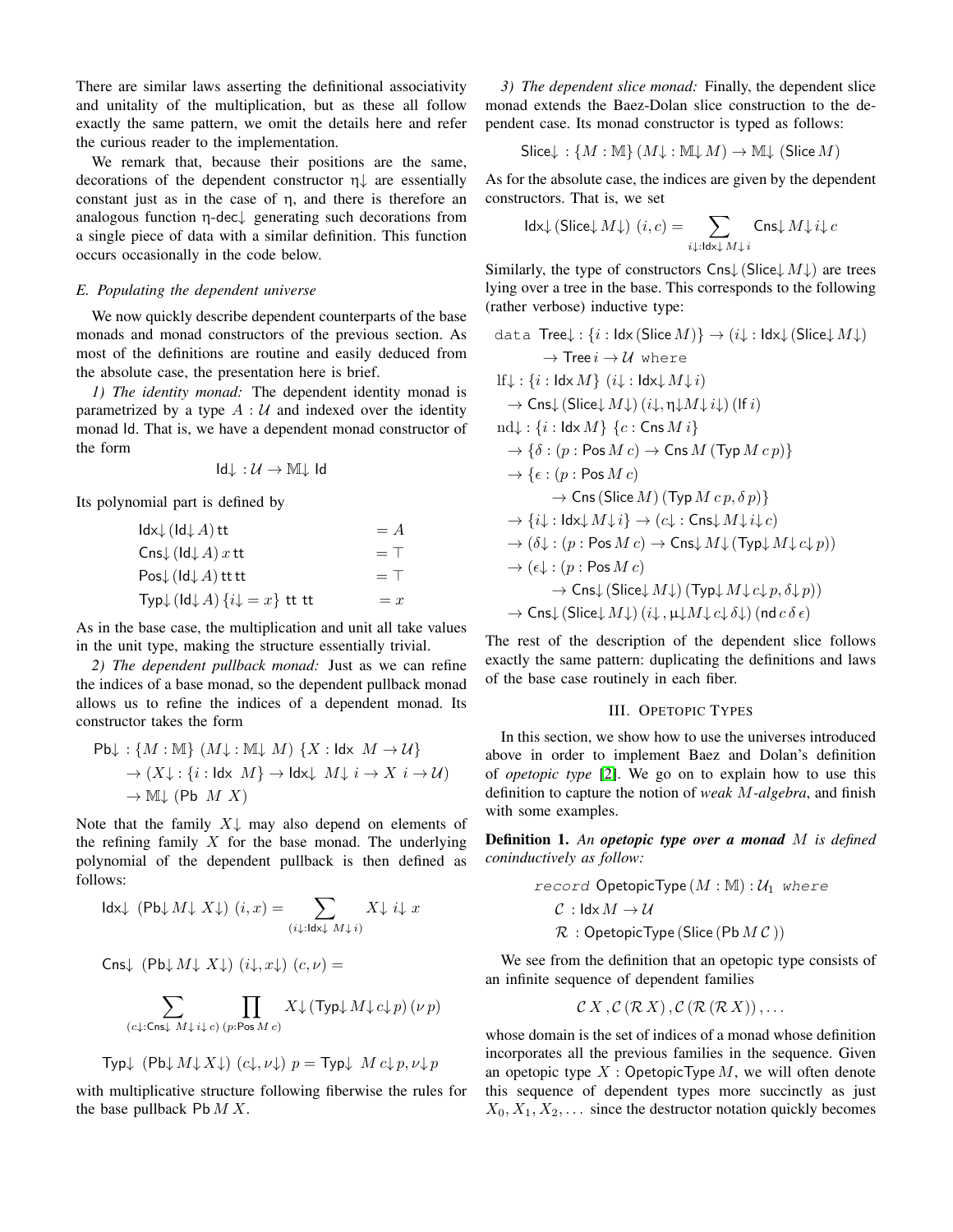quite heavy. We will use a similar convention for the series of monads  $M = M_0, M_1, M_2, \ldots$  generated by the definition. That is, we have:

<span id="page-9-0"></span>
$$
M_0 = M
$$
  
\n
$$
X_0 = C X : \text{Id} \times M \to U
$$
  
\n
$$
M_1 = \text{Slice } (\text{Pb } M_0 X_0)
$$
  
\n
$$
X_1 = C (R X) : \text{Id} \times M_1 \to U
$$
  
\n
$$
M_2 = \text{Slice } (\text{Pb } M_1 X_1)
$$
  
\n
$$
X_2 = C (R (R X)) : \text{(1)}
$$
  
\n
$$
\text{Id} \times M_2 \to U
$$
  
\n
$$
\vdots
$$

Before describing the connection between opetopic types and weak M-algebras, let us give some examples of how to think of the resulting dependent families as "fillers" for a collection of "shapes" generated by the monad M. For concreteness, we will fix  $M = Id$  in our examples. Given X : OpetopicType Id, we can define the type of *objects* of X as simply  $\bigcap_{i=1}^n$ 

<span id="page-9-1"></span>
$$
Obj : \mathcal{U}
$$
  
Obj =  $\mathcal{C} X$ tt (2)

Next, after a single slice, X provides us with a type of *arrows* between any two objects which can be defined as follows:

<span id="page-9-2"></span>
$$
\begin{aligned}\n\text{Arrow}: (x \, y : \text{Obj}) &\rightarrow \mathcal{U} \\
\text{Arrow} \, x \, y &= \mathcal{C} \left( \mathcal{R} \, X \right) \\
&\quad \text{(tt, y), (tt, \eta-\text{dec} \, \text{Id} \, (\mathcal{C} \, X) \, x))}\n\end{aligned}\n\tag{3}
$$

Furthermore, for a *loop*  $f$  in  $X$ , that is, an arrow with the same domain and codomain,  $X$  includes a family whose elements can be thought of as "null-homotopies of  $f$ ", and which is defined by

Null: 
$$
(x : Obj) (f : Arrow x x) \rightarrow U
$$
  
\nNull  $xf = C (R (R X))$   
\n
$$
(((\text{tt}, x), (\text{tt}, \text{n-dec Id } (CX)x)), f),
$$
\nIf  $(\text{tt}, x), \perp$ -elim)

More examples of shapes and filling families may be found in the development.

# <span id="page-9-3"></span>*A. Weak Algebras and Fibrant Opetopic Types*

We now wish to describe how an opetopic type  $X$ : OpetopicType M encodes the structure of a weak M-algebra. Before we begin, it will be convenient to adopt the following convention: recall that  $X$  consists of an infinite sequence of dependent types following the form of Equation [1.](#page-9-0) In the discussion which follows, instead of working with a fixed opetopic type  $X$ , we will rather just work with abstract type families  $X_0, X_1, \ldots$  over monads  $M = M_0, M_1, \ldots$ following the same pattern of dependencies. We will then freely add new families of the form  $X_i$  to our hypotheses as they become necessary. The advantage of working this way is that our definitions are parameterized over just that portion of the opetopic type which is necessary, as opposed to depending on the entire opetopic type  $X$  itself, and consequently, we will be able to reuse our definitions and constructions starting at any point in the infinite sequence generated by  $X$ .

We recall that for M a polynomial monad, an M*-algebra* consists of a *carrier family*  $C : \text{Idx } M \to U$  together with a map

$$
\alpha:\{i:\mathsf{Idx}\,M\}\rightarrow [M]\,C\,i\rightarrow C\,i
$$

which satisfies some equations expressing the compatibility of  $\alpha$  with the multiplication of M. Indeed, it is the need for a complete description of these equations in all dimensions which motivates the present work. Now, clearly the first dependent type  $X_0$ : Idx  $M \to U$  may serve as a carrier for an M-algebra structure. Let us now see what else this sequence of families provides us with.

After one iteration, we obtain a type family  $X_1$  :  $\mathsf{Idx}\,M_1 \to$  $U$ , and unfolding the definition of the indices of the slice and pullback monads, we find that the domain of  $X_1$  takes the form

$$
\sum_{(i:\operatorname{Idx} M)} \sum_{(x:X_0i)} \sum_{(c:\operatorname{Cns} M-i)} (p:\operatorname{Pos} M\, c) \to X_0 \, (\operatorname{Typ} M\, c\, p)
$$

The elements of this type are 4-tuples  $(i, x, c, \nu)$ , and we now observe that the three elements i, c and  $\nu$  are typed such that they are exactly the arguments of the hypothetical algebra map  $\alpha$  introduced above. We may regard the family  $X_1$ , therefore, as a relation between triples  $(i, c, \nu)$  and elements  $x : X_0 i$ , and in order to define a map  $\alpha$ , we only need to impose that this relation is functional in the sense that there is a *unique* x determined by any such triple. When this is the case, we will say that the family  $X_1$  is *multiplicative*. That is, we define:

is-mult : {
$$
X_0
$$
 : Idx  $M_0 \rightarrow U$ } ( $X_1$  : Idx  $M_1 \rightarrow U$ )  $\rightarrow U$   
is-mult { $X_0$ }  $X_1 = \{i : Idx M\}$  ( $c$  : Cns  $M$   $i$ )  
 $\rightarrow (\nu : (p : Pos M c) \rightarrow X_0$  (Typ  $M c p$ ))  
 $\rightarrow$  is-contr ( $\sum_{x:X_0} X_1 (i, x, c, \nu)$ )

Supposing we are given a proof  $m_1$  : is-mult  $X_1$ , we can define an algebra map  $\alpha$  as above by

$$
\alpha(c,\nu) = \mathsf{fst}\left(\mathsf{ctr}\left(m_1\,c\,\nu\right)\right)
$$

Furthermore, we will write

$$
\alpha\text{-wit}(c,\nu) = \text{snd}(\text{ctr}(m_1 c\nu))
$$

for the associated element of the relation  $X_1(i, \alpha(c, \nu), c, \nu)$ which witnesses this multiplication.

Let us now suppose that our sequence extends one step further, that is, that we are given a type family  $X_2$ :  $\text{Idx } M_1 \rightarrow$ U and a proof  $m_2$ : is-mult  $X_2$ . We now show how to use this further structure to derive some of the expected *laws* for the algebra map  $\alpha$  we have just defined. As a first example, we expect  $\alpha$  to satisfy a unit law: decorating a unit constructor with some element x and then applying  $\alpha$  should return the element  $x$  itself. In other words, we expect to be able to prove

$$
\alpha^{\eta}\text{-coh}: \{i: \text{Idx } M\}(x:X_0 i) \\ \rightarrow \alpha \left(\eta \, M \, i \,, \eta \text{-dec } M \, X_0 \, x \right) \, \equiv x
$$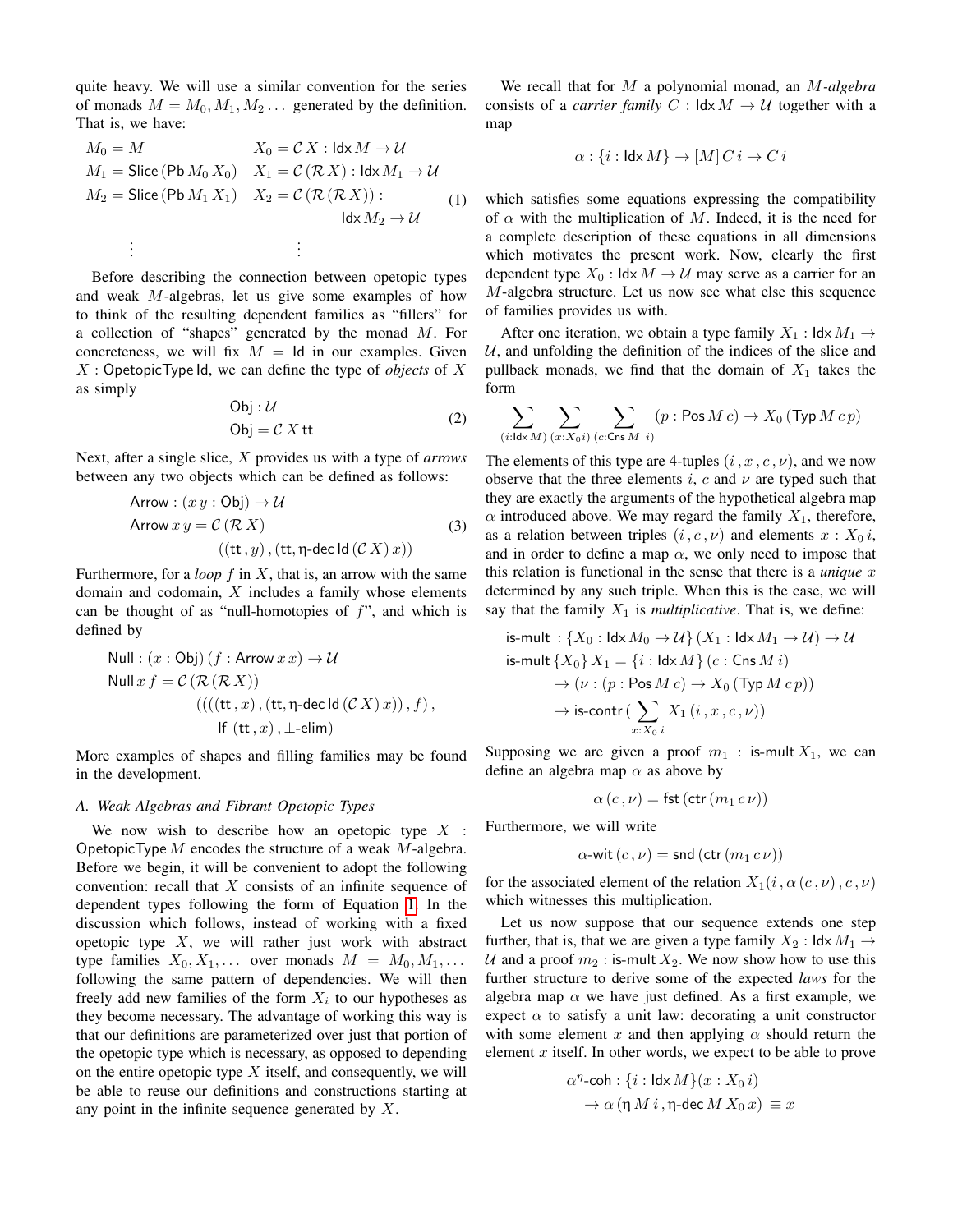To prove this equality, let us define the following function:

$$
\begin{aligned} \mathsf{\eta}\text{-}\mathsf{alg}_{m_2}: \{i: \mathsf{Idx}\,M\}(x:X_0\, i) \\ &\to X_1\, ((i\,,x)\,, (\mathsf{\eta}\,M\, i, \mathsf{\eta}\text{-}\mathsf{dec}\,M\,X_0\, x)) \\ \mathsf{\eta}\text{-}\mathsf{alg}_{m_2} = \mathsf{fst}\,(\mathsf{ctr}\,(m_2\,(\mathsf{lf}\,(i\,,x))\,\bot\text{-}\mathsf{elim})) \end{aligned}
$$

Now we simply notice that the pairs

$$
\mathsf{ctr}\left(m_{1}\left(\mathsf{\eta}\,M\,i\right)\left(\mathsf{\eta}\textrm{-}\mathsf{dec}\,M\,X_{0}\,x\right)\right)\equiv\left(x\,,\mathsf{\eta}\textrm{-}\mathsf{alg}\,x\right)
$$

must be equal as indicated, since they inhabit a contractible space. Projecting on the first factor gives exactly the desired equation.

We also expect our algebra map  $\alpha$  to satisfy an equation expressing its compatibility with multiplication of the following form:

$$
\alpha^{\mu}
$$
-coh : {*i'* : Idx M} (c' : Cns M *i*)  
\n
$$
\rightarrow (\delta' : (p : Pos M c) \rightarrow Cns M (Typ M c p))
$$
\n
$$
\rightarrow (\nu' : (p : Pos M c')(q : Pos M (\delta' p))
$$
\n
$$
\rightarrow X_0 (Typ M (\delta' p) q))
$$
\n
$$
\rightarrow \alpha (\mu M c' \delta') (\lambda p \rightarrow \nu' (\mu\text{-pos-fst } p) (\mu\text{-pos-snd } p)) \equiv
$$
\n
$$
\alpha c' (\lambda p \rightarrow \alpha (\delta' p) (\nu' p))
$$

We note that this equation is simply the type theoretic translation of the familiar commutative diagram

$$
[M] [M] X_0 \xrightarrow{\mu_{X_0}} [M] X_0
$$

$$
[M] \alpha \downarrow \qquad \qquad \downarrow \alpha
$$

$$
[M] X_0 \xrightarrow{\alpha} X_0
$$

To prove this axiom, we use  $m_2$  to define the following multiplication operation on elements of the family  $X_1$ :

$$
\mu\text{-alg}_{m_2}: \{i : \text{Idx } M\} (c : \text{Cns } M i)
$$
\n
$$
\rightarrow (\nu : (p : \text{Pos } Mc) \rightarrow X_0 (\text{Typ } M c p))
$$
\n
$$
\rightarrow (\delta : (p : \text{Pos } Mc)
$$
\n
$$
\rightarrow \text{Cns } (\text{Pb } M X_0)(\text{Typ } (\text{Pb } M X_0) (c, \nu) p))
$$
\n
$$
\rightarrow (x_0 : X_0 i) (x_1 : X_1 (i, x_0, c, \nu))
$$
\n
$$
\rightarrow (\bar{x} : (p : \text{Pos } Mc) \rightarrow X_1 (\text{Typ } (\text{Pb } M X_0) (c, \nu), \delta p))
$$
\n
$$
\rightarrow X_1 (i, x_0, \mu (\text{Pb } M X_0) (c, \nu) \delta)
$$
\n
$$
\mu\text{-alg}_{m_2} = \text{fst } (\text{ctr } (m_2 \sigma \theta))
$$

where

$$
\sigma = \text{nd}(c, \nu) \, \delta \left( \lambda p \to \eta \, M_1 \left( \left( \text{Typ } M \, c \, p, \nu \, p \right), \delta \, p \right) \right)
$$

is the two-level tree consisting of a base node  $(c, \nu)$ , as well as a second level of constructors specified by the decoration δ, and  $θ$  is the decoration of the nodes of  $σ$  by elements of  $X_1$  defined by:

$$
\theta (\text{inl tt}) = x_1
$$

$$
\theta (\text{inr } (p, \text{inl tt})) = \bar{x} p
$$

Now instantiating our function  $\mu$ -alg<sub>m2</sub> with arguments

$$
c = c'
$$
  
\n
$$
\nu p = \alpha (\delta' p, \nu' p)
$$
  
\n
$$
x_1 = \alpha \text{-wit}(c, \nu)
$$
  
\n
$$
\delta p = (\delta' p, \nu' p)
$$
  
\n
$$
\bar{x} p = \alpha \text{-wit}(\delta' p, \nu' p)
$$

we find that the pairs

$$
\begin{aligned} &\mathsf{ctr}\left(m_1\left(\mu\,M\,c'\,\delta'\right)\left(\lambda p\to\nu'\left(\mu\text{-pos-fst }p\right)\left(\mu\text{-pos-snd }p\right)\right)\right)\equiv\\ &\left(\alpha\left(c,\nu\right),\mu\text{-alg}_{m_2}\,c\,\nu\,x_0\,x_1\,\delta\,\bar{x}\right) \end{aligned}
$$

again inhabit a contractible space, whereby their first components are equal, giving the desired equation.

We may think of the functions  $\eta$ -alg<sub>m<sub>2</sub></sub> and  $\mu$ -alg<sub>m<sub>2</sub></sub> defined above as the nullary and binary cases of a multiplicative operation on the *relations* of our algebra structure. The key insight, as we have seen, is that this multiplicative structure encodes exactly the *laws* for the algebra map  $\alpha$  defined one level lower. Similarly, if we are able to extend our sequence on *further* step to a family  $X_3$  which is itself multiplicative, then we will be able to show that the operations  $\eta$ -alg<sub>m<sub>2</sub></sub> and  $\mu$ -alg<sub>m<sub>2</sub> themselves satisfy unit and associativity laws, and this</sub> in turn encodes the "2-associativity" and "2-unitality" of the algebra map  $\alpha$ . This motivates the following definition:

Definition 2. *An opetopic type* X *over a monad* M *is said to be fibrant if we are given an element of the following coinductively defined property:*

record is-fibrant  $\{M : \mathbb{M}\}\ (X : \mathsf{OpetopicType}\ M) : \mathcal{U}$ where car-is-mult : is-mult  $M$  ( $C$  ( $\mathcal{R} X$ )) rel-is-fibrant : is-fibrant  $(\mathcal{R} X)$ 

Fibrant opetopic types, therefore, are our definition of infinitely coherent M-algebras, with the multiplicativity of the relations further in the sequence witnessing the higher dimensional laws satisfied by the structure earlier in the sequence.

### *B. Higher structures*

We now use the preceding notions to define a number of coherent algebraic structures. A first example is that we obtain an internal definition of the notion of  $\infty$ -groupoid as follows:

**Definition 3.** An  $\infty$ -groupoid is a fibrant opetopic type over *the identity monad. That is,*

$$
\infty\text{-}\mathsf{Grp}=\textstyle\sum_{(X\text{:OpetopicType Id})}\text{is-fibrant }X
$$

We will attempt to justify the correctness of this definition in the sections which follow.

Next, it happens that the monad Slice Id is in fact the monad whose algebras are monoids, and consequently, our setup leads naturally to the definition of an  $A_{\infty}$ -type, that is, a type with a coherently associative binary operation.

Definition 4. *An* A∞*-type is a fibrant opetopic type over the first slice of the identity monad.*

$$
\mathbb{A}_{\infty}\textrm{-type} = \sum_{(X:\textrm{OpetopicType (Slice Id))}}\textsf{is-fibrant}\,X
$$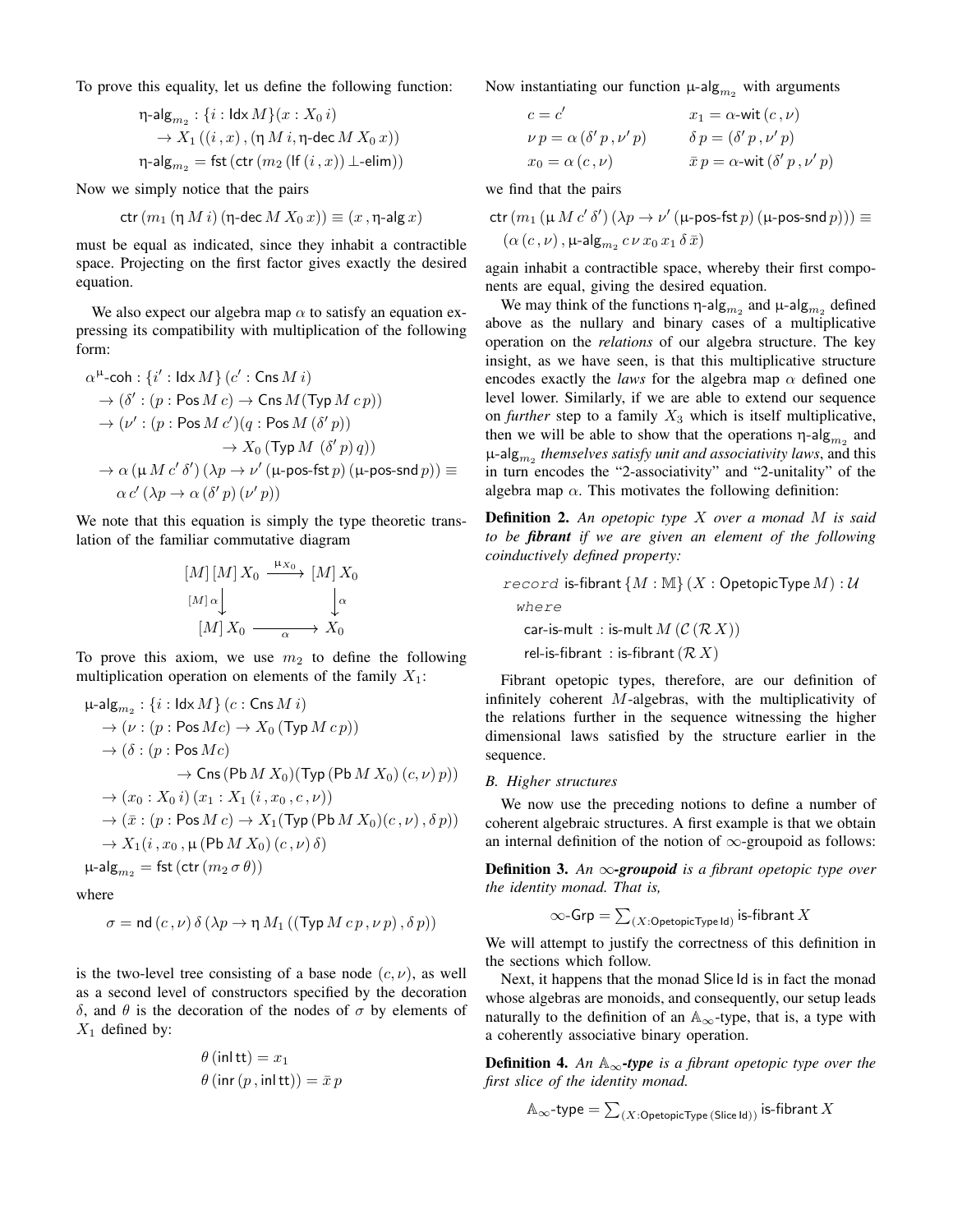Furthermore, the notion of  $\mathbb{A}_{\infty}$ -group can now be defined by imposing an invertibility axiom. A classical theorem of homotopy theory asserts that the type of  $\mathbb{A}_{\infty}$ -groups is equivalent to the type of pointed, connected spaces via the loop-space construction. It would be interesting to see if the techniques of this article lead to a proof of this fact in type theory.

The notion of  $\infty$ -category can also be defined using this setup. Recall that an opetopic type over the identity monad Id has both a type of objects and a type of arrows (Equations [2](#page-9-1) and [3\)](#page-9-2). In the definition of  $\infty$ -groupoid above, the invertibility of the arrows in the underlying opetopic type is a consequence of the fact that the family of arrows is assumed to be multiplicative. Consequently, we obtain a reasonable notion of a *pre-*∞*-category* by simply dropping this assumption, and only requiring fibrancy after one application of the destructor  $\mathcal{R}$ :

pre-
$$
\infty
$$
-Cat =  $\sum_{(X:\text{OpetopicType Id})}$ is-fibrant  $(\mathcal{R} X)$ 

The prefix "pre" here refers to the fact that this definition is missing a completeness axiom asserting that the invertible arrows coincide with paths in the space of objects, that is, an axiom of *univalence* in the sense of [\[17\]](#page-13-17). Such an axiom is easily worked out in the present setting, but as it would distract us slightly from the main objective of the present work, we will not pursue the matter here.

#### IV. THE ∞-GROUPOID ASSOCIATED TO A TYPE

In this section, we use the machinery we have set up to produce an  $\infty$ -groupoid associated to any type and eventually prove it is unique. As a first step, we will need a source of opetopic types. Here is where the notion of dependent monad becomes important: we now show that every dependent monad gives rise to an opetopic type. The reason for this phenomenon is simple: since our dependent monad constructors mirror the monad constructors of the absolute case, any monad extension  $(M, M)$  in fact gives rise to a *new* monad extension as follows:

$$
M \rightarrow \text{Slice } (\text{Pb } M \left( \text{Idx} \downarrow M \downarrow ) \right)
$$
  

$$
M \downarrow \rightarrow \text{Slice } \downarrow (\text{Pb} \downarrow M \downarrow (\lambda j k \rightarrow j \equiv k))
$$

Notice how by pulling back along  $\text{Idx} \downarrow M \downarrow$ , the identity type gives us a canonical family along which to apply the Pb↓ constructor. Iterating this construction, then, we find that associated to every monad extension  $(M, M)$ , is an infinite sequence

$$
(M, M\downarrow) = (M_0, M\downarrow_0), (M_1, M\downarrow_1), (M_2, M\downarrow_2), \dots
$$

where  $(M_{i+1}, M_{i+1})$  is obtained from  $(M_i, M_{i})$  by the above transformation.

The above construction provides us with our desired source of opetopic types. Formally, we define (using copattern notation)

$$
\downarrow
$$
OpType  $M M \downarrow$ : OptopicType  $M$   
 $C (\downarrow$ OpType  $M M \downarrow$ ) = Idx $\downarrow$   $M \downarrow$   
 $\mathcal{R} (\downarrow$ OpType  $M M \downarrow$ ) =

$$
\downarrow \text{OpType (Slice (Pb (ldx\downarrow M\downarrow)))}
$$
  

$$
(\text{Slice}\downarrow (\text{Pb}\downarrow M\downarrow (\lambda j k \rightarrow j \equiv k)))
$$

Specializing to the case of the identity monad, we obtain the following:

Definition 5. *For a type* A : U*, the underlying opetopic type of* A *is defined to be the opetopic type associated to the dependent identity monad determined by* A*. That is, the opetopic type*

$$
\downarrow
$$
OpType Id (Id $\downarrow$  A)

*in the notation of the previous paragraph.*

In order to show that every type A determines an  $\infty$ groupoid in our sense, our next task is to show that this opetopic type is in fact fibrant.

## *A. Algebraic Extensions*

Let  $M : \mathbb{M}$  and  $M \downarrow : \mathbb{M} \downarrow$ . We will say that the extension (M, M↓) is *algebraic* if we have a proof

is-algebraic : 
$$
(M : M) (M \downarrow : M \downarrow)
$$
  $\rightarrow U$ 

is-algebraic =  $\{i : \text{Idx } M\}$   $(c : \text{Cns } M i)$ 

$$
\rightarrow (\nu : (p : \text{Pos } M c) \rightarrow \text{Idx} \downarrow M \downarrow (\text{Typ } M c p))
$$

$$
\rightarrow \text{is-contr}\ \left(\sum_{(i\downarrow:\text{ldx}\downarrow M\downarrow)}\sum_{(c\downarrow:\text{Cns}\downarrow M\downarrow i\downarrow)}\text{Typ}\downarrow M\downarrow c\downarrow \equiv \nu\right)
$$

 $\overline{ }$ 

An algebraic extension should be thought of as roughly analogous to a generalized kind of opfibration: if we think of the constructors as generalized arrows between their input indices and output, then the hypothesis says we know a family of lifts over the source of our constructor, and the conclusion is that there exists a unique "pushforward" consisting of a lift over the output as well as a constructor connecting the two whose typing function agrees with the provided input lifts. Such a hypothesis is one way of encoding an M-algebra, which motivates the name for this property. See [\[18,](#page-13-18) Section 6.3].

The main use of the notion of algebraic extension is the following lemma, whose proof is entirely straightforward:

<span id="page-11-0"></span>**Lemma 2.** Suppose the pair  $(M, M_{\downarrow})$  is an algebraic exten*sion. Then the relation*  $\text{Idx} \downarrow M \downarrow$  *is multiplicative.* 

Consequently, just as dependent monads are a source of opetopic types, algebraic extensions can be thought of as a source of multiplicative relations. Hence if we want to prove fibrancy of the opetopic type associated to a monad extension, we will need to know which of the extensions in the generated sequence are algebraic. Our main theorem is that after a single iteration of the slice construction, *every* monad extension becomes algebraic. That is

<span id="page-11-1"></span>**Theorem 1.** Let  $(M, M_{\downarrow})$  be a monad extension. Then slice *extension*  $(M_1, M_1)$  *is algebraic.*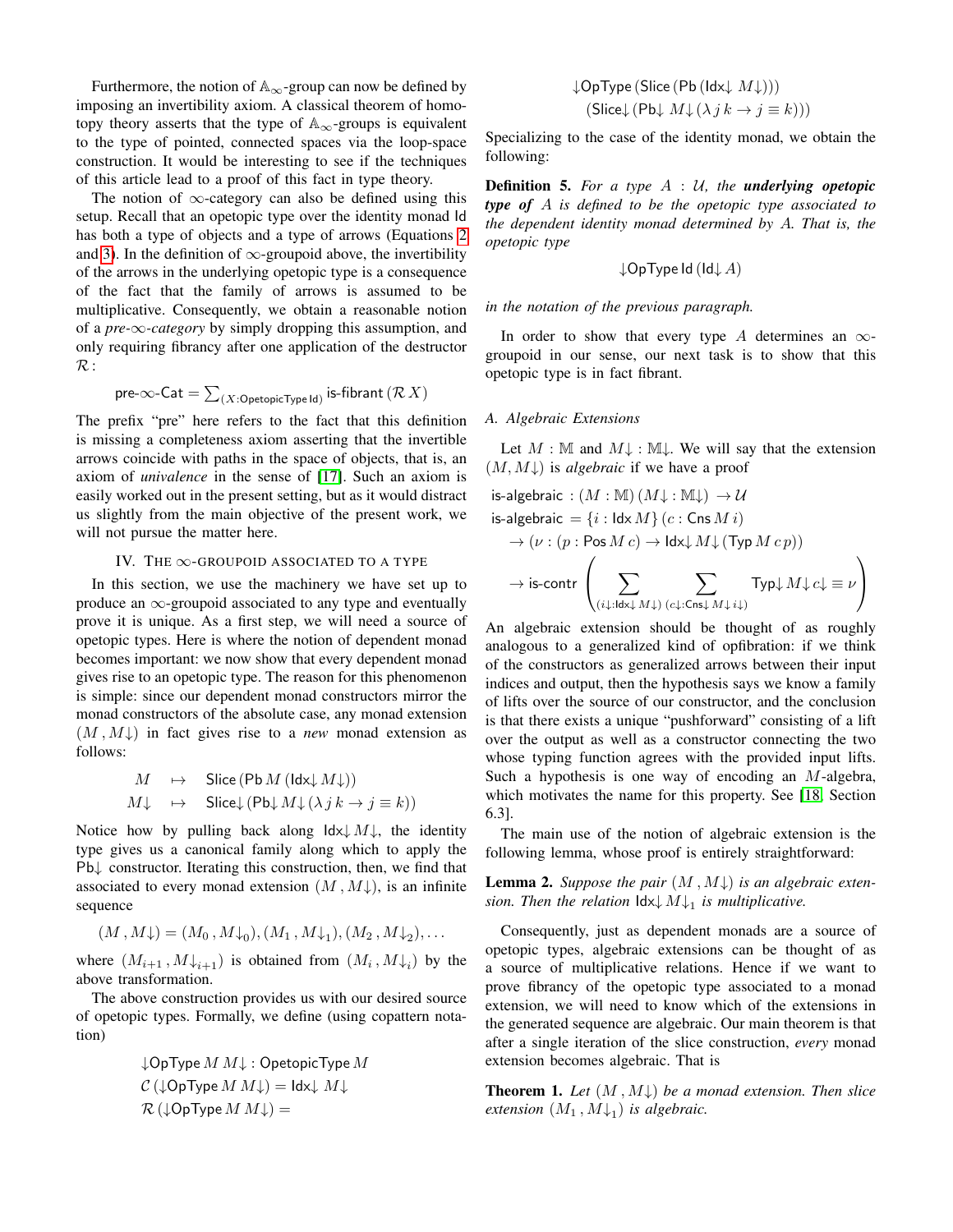A proof can be found in the extended version of this article [\[19\]](#page-13-15). The importance of the theorem is that it has the following immediate corollaries:

<span id="page-12-0"></span>Corollary 1. *Let* (M , M↓) *be an algebraic extension. Then the opetopic type* ↓OpType M M↓ *is fibrant.*

*Proof.* The base case of the coinduction is Lemma [2](#page-11-0) and the coinductive case is covered by Theorem [1.](#page-11-1) П

# **Corollary 2.** *There is a map*  $\Gamma : \mathcal{U} \to \infty$ -Grp.

*Proof.* Let  $A: U$  be a type. A short calculation shows that the monad extension  $(\mathsf{Id}, \mathsf{Id} \downarrow A)$  is algebraic. The result therefore follows from Corollary [1.](#page-12-0)  $\Box$ 

# *B. Uniqueness of the Groupoid Structure*

We now turn to the task of showing the map  $\Gamma : \mathcal{U} \rightarrow$ ∞-Grp is an equivalence. Observe that there is a forgetful map  $\Upsilon$  :  $\infty$ -Grp  $\rightarrow$  U which is given by extracting the type of objects (Equation [2\)](#page-9-1) from the opetopic type underlying a groupoid  $G : \infty$ -Grp. It is readily checked that the composite  $\Upsilon \circ \Gamma$  is definitionally the identity, and so what remains to be shown is that any  $G : \infty$ -Grp is equivalent to  $\Gamma$  applied to its type of objects.

Unwinding the definitions, we find that we are faced with the following problem: suppose we are given a monad extension  $(M, M)$  as well as a opetopic type X OpetopicType  $M$ . Under what hypotheses can we prove that  $X \simeq_o \bigdownarrow$ OpType  $M M \downarrow$  (where  $\simeq_o$  denotes an appropriate notion of equivalence of opetopic types)? A first remark is that the opetopic type  $\downarrow$ OpType M M $\downarrow$  is completely determined by the algebraic structure of the dependent monad  $M\downarrow$ . Therefore, at a minimum, we must assume that the data of the opetopic type X is equivalent to the data provided by  $M\downarrow$ wherever they "overlap".

To see what this means concretely, let us begin at the base of the sequence, writing  $Z = \downarrow$ OpType M  $M \downarrow$  to reduce clutter. Now, the family  $Z_0$  :  $\mathsf{Idx} M \to \mathcal{U}$  is, by definition, given by the family of dependent indices  $\text{Id} \times \downarrow M \downarrow$  of the dependent monad  $M\downarrow$ . On the other hand, without additional hypotheses, the opetopic type  $X$  only provides us with some abstract type family  $X_0$ : Idx  $M \to U$ . Clearly, then, we will need to assume an equivalence  $e_0 : (i : \text{Idx } M) \to \text{Idx} \downarrow M \downarrow i \simeq X_0 i$  in order to have any chance to end up with the desired equivalence of opetopic types.

Moving on to the next stage, here we find that  $Z_1$  is given by the dependent indices

$$
\mathsf{Idx}\!\!\downarrow\! M\!\!\downarrow_1:\mathsf{Idx}\,M_1\to \mathcal{U}
$$

of the first iteration of the dependent slice-pullback construction. Unfolding the definition, these are of the form

$$
(\mathsf{Idx} \downarrow M \downarrow_1) (i, j, c, v) =
$$
  

$$
\sum_{(j: \mathsf{idx} \downarrow M \downarrow i)} \sum_{(r:j \equiv j')} \sum_{(d: \mathsf{Cns} \downarrow M \downarrow c)} (\mathsf{Typ} \downarrow M \downarrow d \equiv v)
$$

With the 4-tuple  $(i, j, c, v)$  as in Equation [4.](#page-1-0) We notice that much of the data here is redundant: by eliminating the equality r and the equality relating  $\nu$  to the typing function of d, we find that the dependent indices are essentially just dependent constructors of  $M\downarrow$ , slightly reindexed. In other words, a dependent equivalence

$$
e_1: (i: \mathsf{Idx}\,M_1) \to \mathsf{Idx}\!\!\downarrow M\!\!\downarrow_1 \simeq_{e_0} X_1
$$

over the previous equivalence  $e_0$  amounts to saying that the relations of the family  $X_1$  "are" just the dependent constructors of  $M\downarrow$  (again, reindexed according to the typing of their input and output positions). As this is again part of the data already provided by the dependent monad  $M\downarrow$ , we will additionally need to add such an equivalence to our list of hypotheses.

To recap: assuming the equivalences  $e_0$  and  $e_1$  amounts to requiring that the first two stages of the opetopic type  $X$  are equivalent to the indices and constructors of the dependent monad  $M\downarrow$ , respectively. What structure remains? Well, the dependent constructors of  $M\downarrow$  are equipped with the unit and multiplication operators  $\eta \downarrow$  and  $\mu \downarrow$ . But now, recall from Section [III-A](#page-9-3) that if the family of relations  $X_1$  extends further in the sequence to a family  $X_2$  and we have a proof  $m_2$ : is-mult  $X_2$ , then the family  $X_1$  can be equipped with a multiplicative structure given by the functions  $\eta$ -alg<sub>m<sub>2</sub></sub> and  $\mu$ -alg<sub>m<sub>2</sub></sub> defined there. This is the case in the current situation, if we assume that the opetopic type  $X$  is fibrant (in fact, we only need assume that  $\mathcal{R} X$  is fibrant to make this statement hold). Therefore, the last piece of information in order that X "completely agrees" with the dependent monad  $M\downarrow$  is that the equivalence  $e_1$  is additionally a *homomorphism*, sending  $η$  to  $η$ -alg<sub>m<sub>2</sub></sub> and  $μ$  to  $μ$ -alg<sub>m<sub>2</sub>. Our theorem now is that</sub> this data suffices to prove an equivalence of opetopic types:

<span id="page-12-1"></span>**Theorem 2.** *Suppose*  $(M, M)$  *is a monad extension and* X : OpetopicType M *an opetopic type such that* R X *is fibrant. Moreover, suppose we are given the data of*

- An equivalence  $e_0 : (i : \text{Idx } M) \to \text{Idx} \downarrow M \downarrow i \simeq X_0 i$
- An equivalence  $e_1 : (i : \text{Idx } M_1) \to \text{Idx} \downarrow M \downarrow_1 \simeq_{e_0} X_1$ *over*  $e_0$
- *Proofs that*  $s$  :  $\eta$  $\downarrow$  $M$  $\downarrow$   $\equiv_{e_0,e_1}$   $\eta$ -alg<sub> $m_2$ </sub> and  $t$  :  $\mathsf{\mu}\mathsf{\downarrow} M \mathsf{\downarrow} \equiv_{e_0,e_1} \mathsf{\mu}\text{-}\mathsf{alg}_{m_2}$

*Then there is an equivalence of opetopic types*

$$
X \simeq_o \downarrow \mathsf{OpType}\,M\,M\downarrow
$$

We have taken some liberties in the presentation of this theorem (strictly speaking, we have not stated precisely in what sense the second equivalence  $e_1$  is "over" the equivalence  $e_0$ , nor precisely what equality is implied by symbol the  $\equiv_{e_0,e_1}$ ) but these omissions can be made perfectly rigorous by standard techniques, and we feel the statement above conveys the essential ideas perhaps more clearly than a fully elaborated statement, which would require a great deal more preparation, not to mention space. See the appendix of the extended version of this article for a proof [\[19,](#page-13-15) Theorem [2\]](#page-12-1).

We at last obtain our desired equivalence:

# Theorem 3. *The map*

$$
\Gamma: \mathcal{U} \to \infty\text{-}\mathsf{Grp}
$$